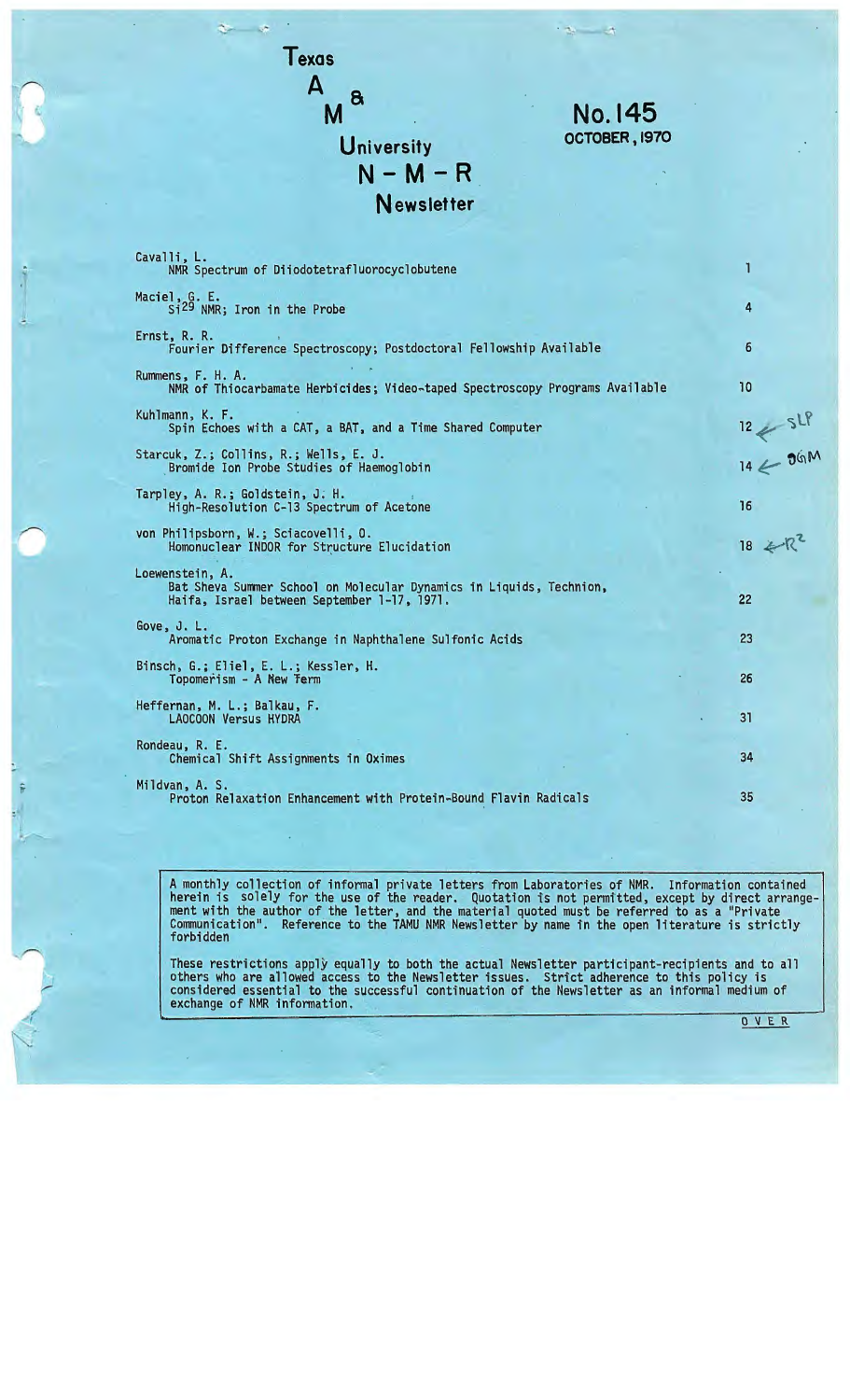.<br>Deadline Dates: No. 146: 2 November 1970 No. 147: 7 December 1970<sub>,</sub>

 $S^*$ 

m

 $3 - 3$ 

All Newsletter correspondence, etc., should be addressed to:

Bernard L. Shapiro<br>Department of Chemistry<br>Texas A&M University College Station, Texas 77843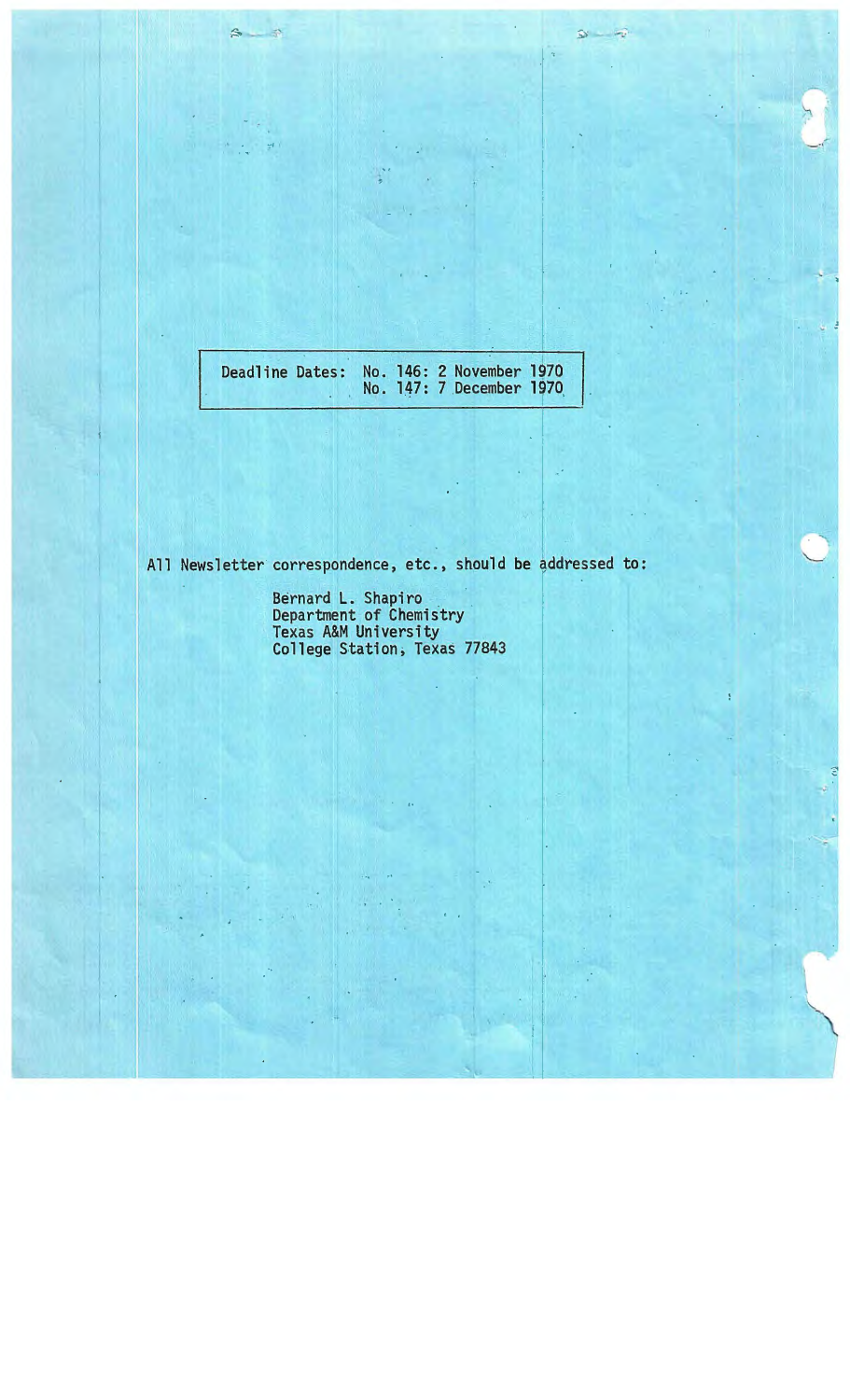# **MONTECATINI EDISON S. p. A.**

SEDE IN MILANO - CAPITALE L. 749.000.000.000 INTERAMENTE VERSATO

# **D\REZIONE GENERALE RICERCHE E BREVEITI** laor. Trib. Milano - Reg. Soc. 355 Vol. 10 Fasc. 84

DIRI CENTRO RICERCHE DI BOLLATE

 $\bigcap$  $\cdot$   $\cdot$ *7* \

►

lod. 92/14

i,,

Prof. B.L. Shapiro Department of Chemistry Texas A & M University College Station, Texas 7784J U.S.A.

Bollate, September 10, 1970

SI • prega lndlrlzzare le rlsposte **e** , . MONTECATINI EDISON S. p. A. . DIRI Centro Rlcerche di Bollate Vie S. Pietro, 50 20021 **Bollate (Milano)** 

our ref.: 6408 LC/vr

# Subject: NMR spectrum of diiodotetrafluorocyclobutene

Dear Professor Shapiro,

during the sabbatical leave spent this. Spring at East Anglia University, where I worked with Dr. R.K. Harris, I tackled a few problems of NMR analysis. I like to report here the results obtained in the analysis of the diiodo tetrafluorocyclobutene.

The normal NMR spectrum of such a molecule consists of a single line resonance at  $\phi^* = 113.1$ , since all the fluorine nuclei are equivalent. In order to obtain information about the coupling constants we have observed the  $13c$  satellite spectrum of the mole cule containing one <sup>13</sup>C atom on the CF<sub>2</sub> group. The spectrum can - be treated as an approximate AA'XX' system  $\frac{1}{n}$  where the two geminal coupling constants are equal and large  $(J_{\text{gem}}^{\text{FF}} = ca. 200 \text{ c/s}).$ The pattern expected must be a simple five-line pattern with intensities 1:2:2:2:1 if  $|L| > |N|$  or 2:1:2:1:2 if  $|N| > |L|$ . The spectrum of the diiodotetrafluorocyclobutene is of the type  $|L|$  ) $|N|$  , and it is therefore immediately clear that  $J_{\text{vic}}$  and  $J'_{\text{vic}}$  (cis and trans coupling constants) are opposite in sign. Vic  $\frac{13}{2}$  spectrum at  $94.07$  Mc/sec is reported in Figure re and is consistent with K and N having the same sign<sup>2</sup>), which

• *I •••*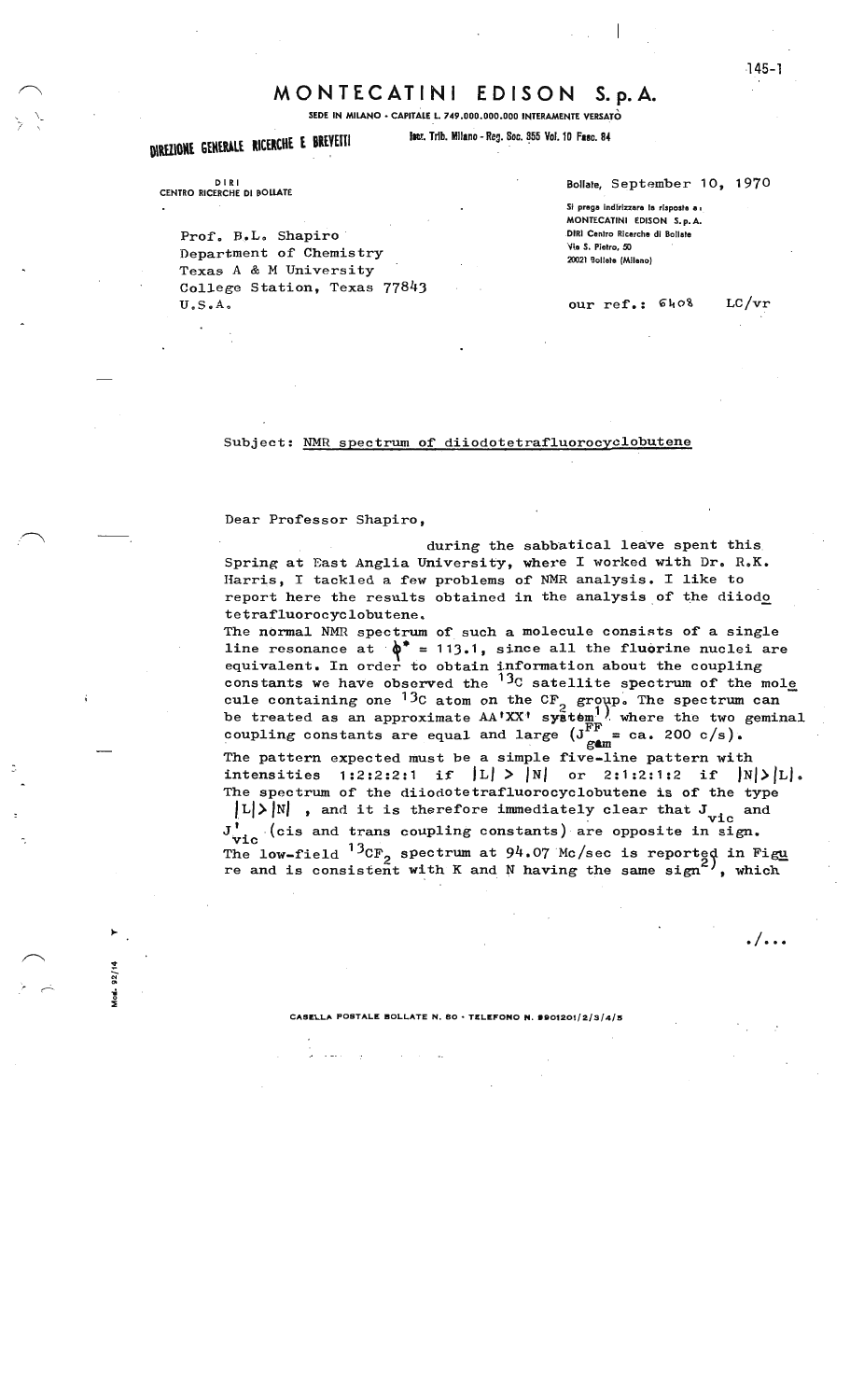#### $145 - 2$

MONTECATINI EDISON S.p.A.

Direzione Generale Picerche e Brevetti Centro Ricerche Bollate

Foglio  $N.$   $2$ 

Seguilo al  $N_{\bullet}$   $\ldots$   $5\downarrow$  0.8 .........  $del_{1}$   $\Lambda$  .

must be positive because of the known sign of  $J<sup>FF</sup>$ . The results are collected in table with those already known of two related compounds<sup>2)</sup>. The assignment of  $J_{trans}$  and  $J_{cis}$  has been done on the basis of results obtained by Newmark on unsymmetrically sub stituted cyclobutenes<sup>3)</sup>.

| $\times$ |    |                             |                      |               |
|----------|----|-----------------------------|----------------------|---------------|
|          | X  | $\phi^*$ (CF <sub>2</sub> ) | $\mathbf J$<br>trans | $J_{\rm cis}$ |
|          | т  | 113.10                      | 24.47                | 15.35         |
|          | C1 | 118.47                      | 25.13                | $-12.77$      |
|          | F  | 120.75                      | 26.50                | 12.27         |
|          |    |                             |                      |               |

With best regards,

Yours sincerely,

fucions Cavalli

L. Cavalli

N. Sheppard and J.J. Turner, Proc. Roy. Soc., A 252, 506, 1959  $1)$  $2)$ R.K. Harris and V.J. Robinson, J. Magn. Res., 1, 362, 1969

 $\mathcal{E}$ R.A. Newmark, G.R. Apai and R.O. Michael, J. Magn. Res., 1, 418, 1969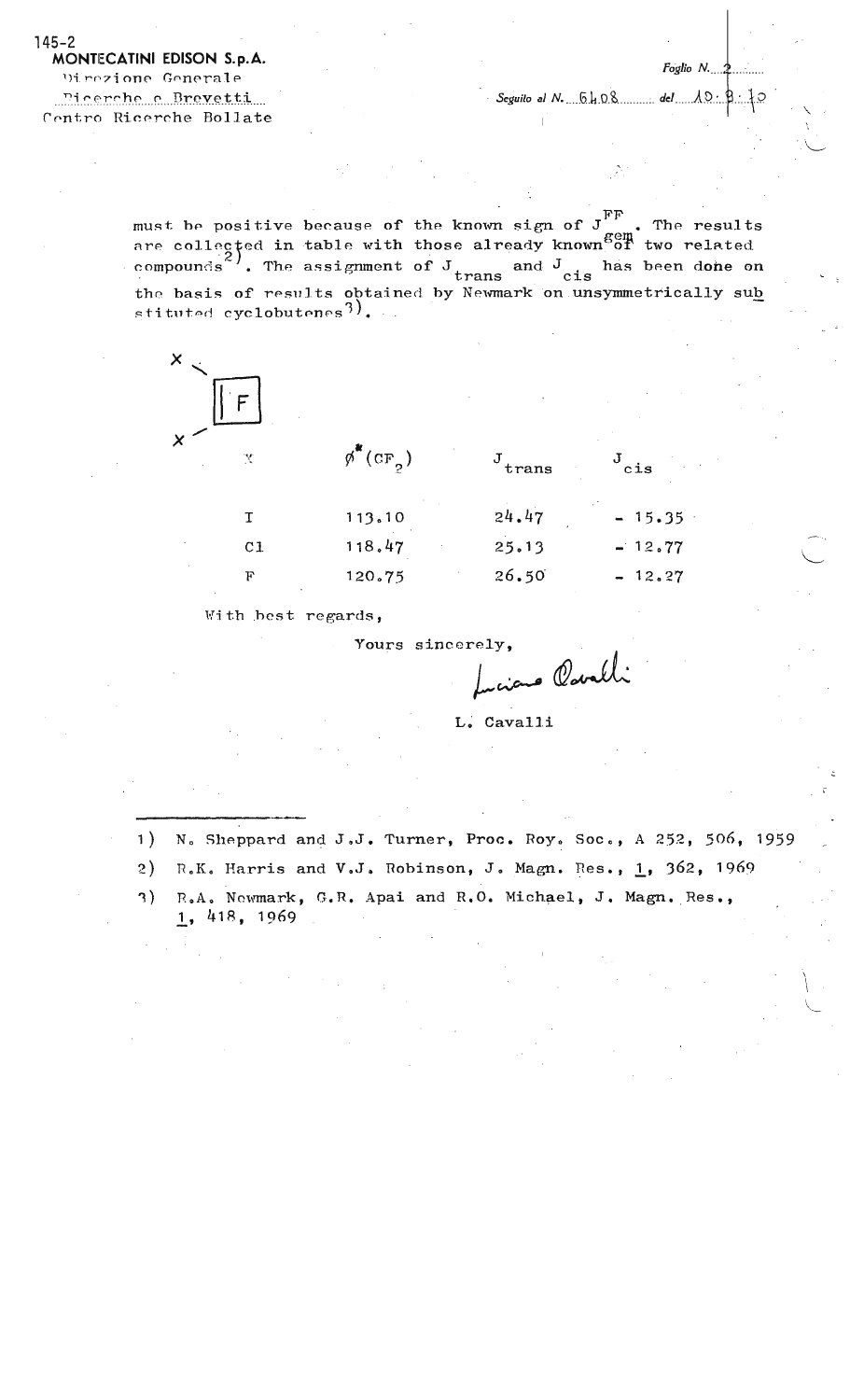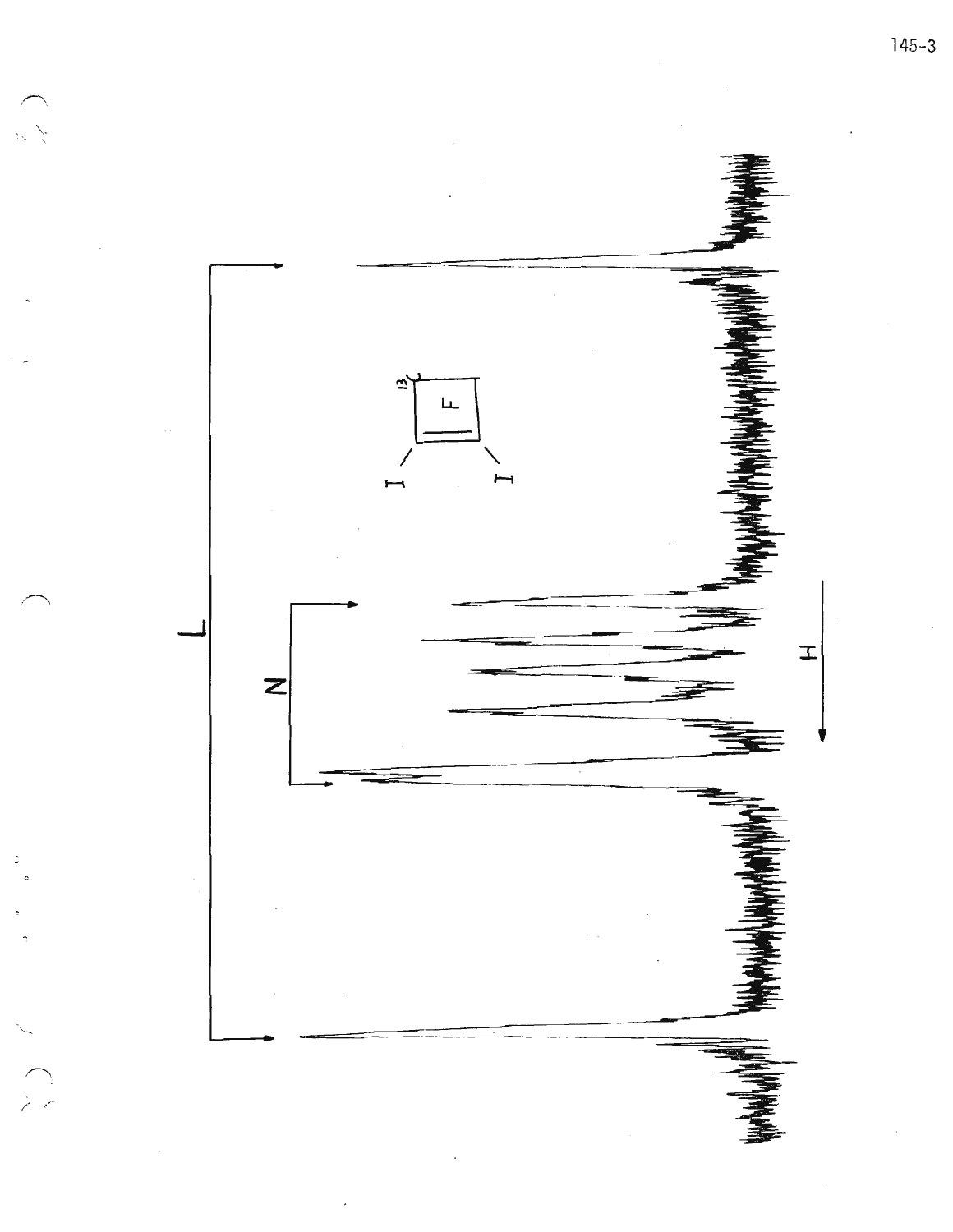# UNIVERSITY OF CALIFORNIA, DAVIS

BERKELEY • DAVIS • IRVINE • LOS ANGELES • RIVERSIDE • SAN DIEGO • SAN FRANCISCO (  $\frac{|\mathcal{L}|}{|\mathcal{L}|}$  santa Barbara • SANTA CRUZ



 $\overline{\phantom{a}}$ 

DAVIS, CALIFORNIA 95616

September 5, 1970

Professor B.L. Shapiro Department of Chemistry Texas A and M University College Station, Texas 77843

Si29 NMR; Iron in the Probe

Dear Barry:

DEPARTMENT OF CHEMISTRY

Recently Roger Scholl of our department has applied the synthesizer-based,  $c^{13}$ -centerband-sweep,  $F^{19}$  lock system of our modified HA-100 (Bartuska, Nakashima and Maciel, <u>Rev. Sci</u>. Instr., in press) to Si<sup>29</sup> magnetic resonance. The attached figure gives an idea of the types of signals he's obtaining.

In the process of probe modification he ran into the difficulty that electronics technicians sometimes forget about the fact that probe components must be non-ferromagnetic. Indeed, some components that "look" as if they shouldn't be ferromagnetic turn out to have this undesirable property. In a tongue-in-cheek attempt to dramatize this fact one of our other students, Mark Bacon, wrote a parody on this experience. It was meant only for local exposure, but I include excerpts here.

Best regards, /

*u~·* **/u \_\_ .,** Gary **E<** Maciel GEM:mim Professor of Chemistry

Centerband-sweep **Si29** spectrum of TMS, using internal F19 lock and proton decoupling, natural abundance, eighteen scans, about one Hz line-width.

يتم  $\lambda$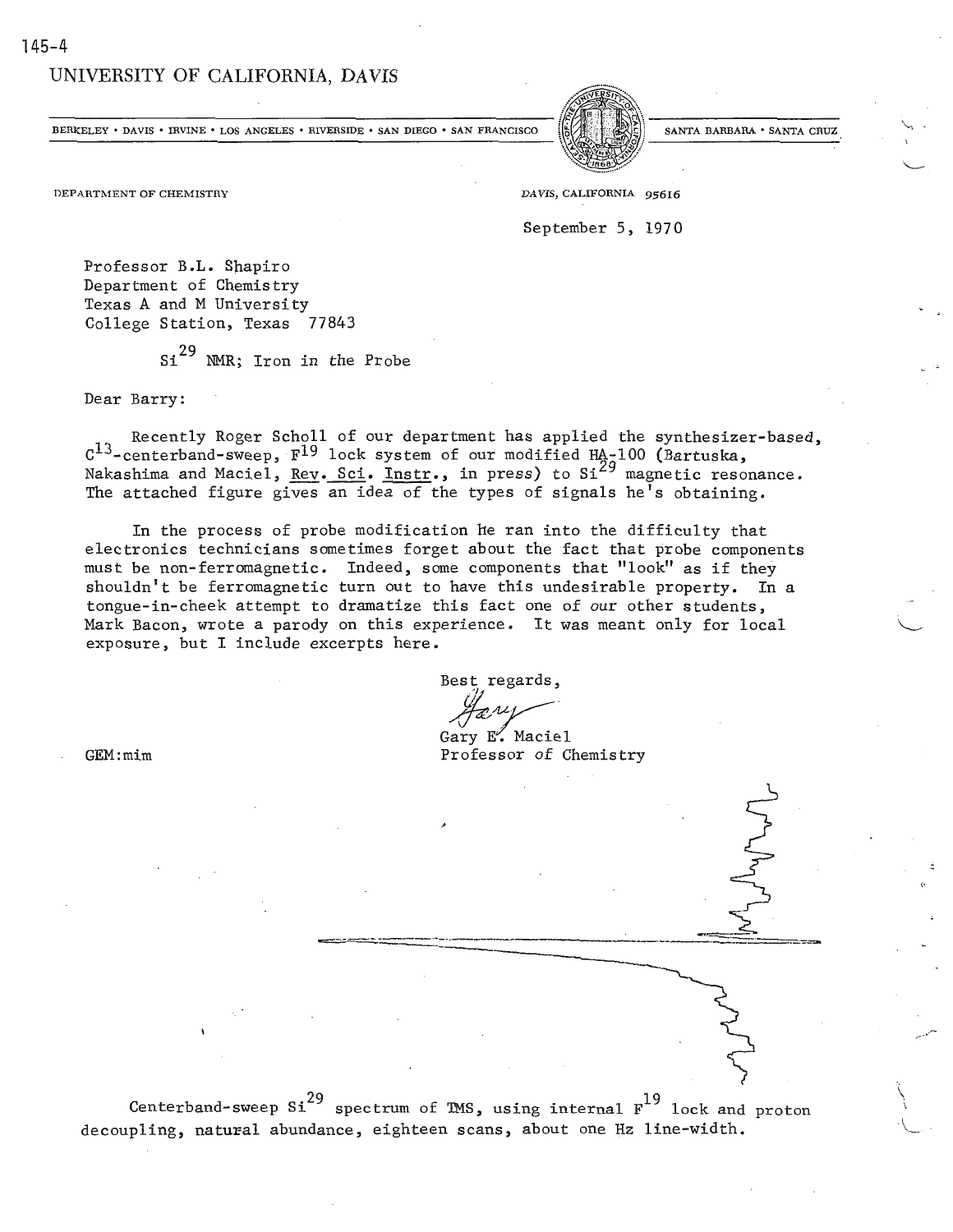### An Iron Probe for Doing Ultra-Wide-Line NMR(?) Under High Resolution Conditions\* by Roger L. Scholl

#### ABSTRACT

Herein is described an NMR probe quite unlike any ever before thrown together. Only the probe body is non-magnetic; all internal components were meticulously screened for their ferromagnetic properties. A good initial test of the completed unit is the suck-in test: is the operator yanked off his feet and strained through the magnet polefaces by the field, while trying to slide the probe into the magnet? The author is presently recuperating in a local hospital from the effects of this test.

Impedances were matched to within  $\pm$  0.01 ohm of the desired value with the aid of a Boonton RX meter, to insure highest sensitivity consistent with ultrawide lines. This probe gives barely perceptible base line bumps when ordinary high-resolution probes give 0.5 Hz lines. The probe promises to unlock a whole new realm of ultrawide-line NMR under high resolution conditions. This area of NMR has hitherto been scoffed at by even the most naive of NMR practitioners.

#### ACKNOWLEDGEMENT

The author expresses his profound appreciation to ----- -------, Electronics Designer par excellence, for his invaluable suggestions for choosing only the most strongly ferromagnetic of components. All other persons connected with the project asked that their names not be associated in print with the present work.

\*Supported by the Chemistry Connnittee for Unorthodox Research.

".

 $\bigcap$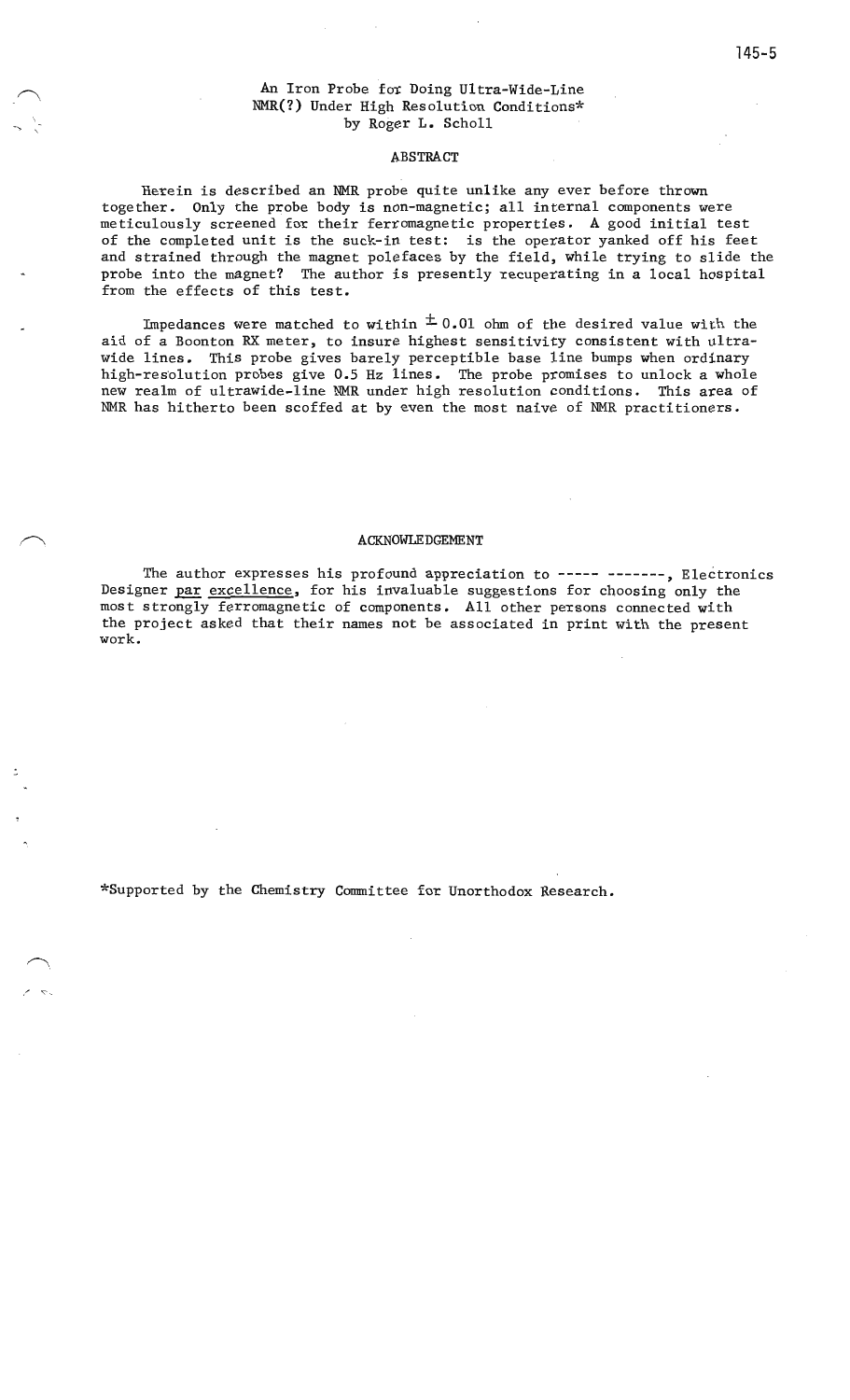145-6



L.aboratorium für physikalische Chemie Eidg. Technlsche Hochschule Zürich Professor Bernhard L. Shapiro Department of Chemistry Texas A+M University College Station, Texas 77843

Dear Barry,

### 1. Fourier Difference Spectroscopy

Many people may have gained the impression that Fourier spectroscopy is rather pretentious with regard to instrumental sophi- stication. The contrary is true. Except for the indispensable computer system, Fourier spectroscopy is less demanding than conventional spectroscopy. At first, it is possible to dispose of the linear field or frequency sweep because Fourier spectroscopy is a stationary method. In this letter, I would like to demonstrate a new method which further allows to eliminate the field-frequency lock, the field modulation units and even the flux stabilizer.

This method, it may be called "Fourier difference spectroscopy", is based on the use of a linear or quadratic detector to record only difference frequencies between a strong reference line and the weak resonances of the sample to be investigated. These difference frequencies are to. a very good approximation independent of variations of the magnetic field strength.

Usually, we put a 1 mm capillary filled with a suitable reference substance (TMS,  $H_2$ O or  $H_2$ SO<sub>4</sub> for proton resonance) into the sample to be investigated. The radio frequency pulses for the excita*tion* of the free induction decays are selected strong enough to cover the total frequency range through which the resonance lines could drift as caused by the variations of the magnetic field. The composite sig- nal of reference and sample is passed through a diode detector (as it is already contained in the Varian rf unit V4311) to generate the difference frequencies. A low-pass filter eliminates the rf frequencies and passes the desired difference frequencies only, as shown in Fig.1.

**ZÜRICH**,<br>Universitätstrasse Tel. (051) 32 73 30

9 September 1970

 $\langle - \rangle$ 

 $\Delta$ L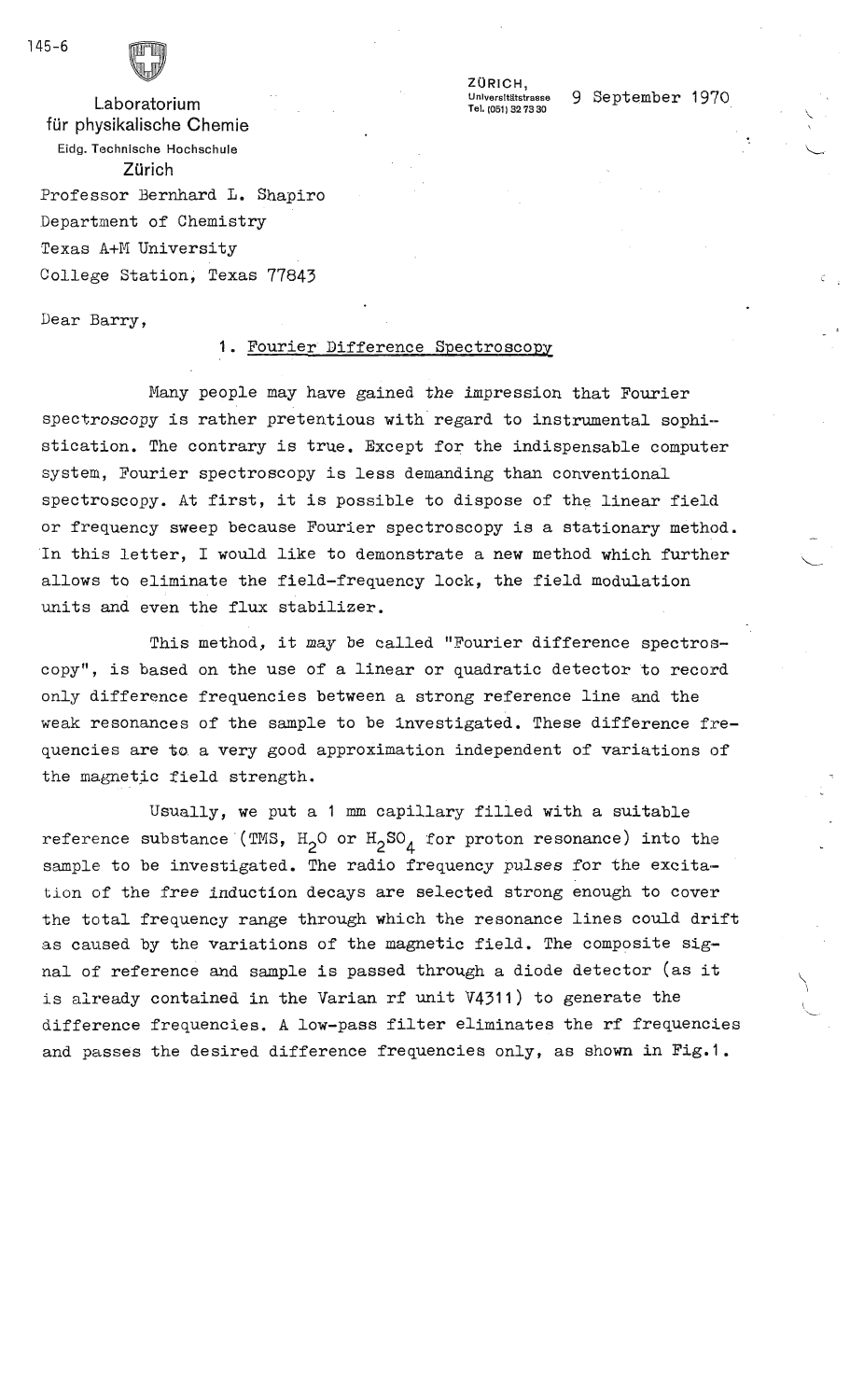The signal consists .of an approximately exponential decay caused by the envelope of the reference signal decay and superimposed are the weak difference frequencies caused by the sample resonances. The reference signal is suppressed as shown in Fig. 2 (we use a legendre polynomial approximation to the original signal, Fig. 1, to extract the reference response which is then subtracted). The remaining signal, Fig.2, is equivalent to a free induction decay of the sample signal alone with its zero frequency at the position of the reference line. Its Fourier transform gives a spectrum with enhanced sensitivity equivalent to that of conventional Fourier spectroscopy. Figure 3 shows the Fourier transform of Fig. 2 and may be compared with a single scan recorded in the same total time on the same instrument as shown in Fig. 4.

 $\left| \right|$ 

*I* 

The operation of this system is extremely simple. The only critical adjustment concerns field homogeneity. But this operation could easily be automated (Rev. Sci. Instr. 39, 998, 1968). The free induction decay stays for days invariably on the scope. It is quite insensitive to spurious field modulation, like power line frequency modulation. Because of the large dynamic range of the composite signal, some attention must be paid to the digitization error of the  $A/D$  converter (compare IIT-NMR Newsletter  $112$ ,  $p.53$ ). We used a 9 bit + sign converter which may be at the lower limit, but it did not affect the results. The spectra are sensitive to spinning side bands of the reference line (Fig. 3) and also to possible  $c^{13}$  sidebands which may appear to be quite strong.

Fourier difference spectroscopy provides an intriguing possibility to solve the notorious field-frequency lock problems in NMR. It also can easily be adapted to more sophisticated refocussing schemes. A more complete account of this work will be published soon.

### 2. Postdoctoral Fellowship Available

I would like to mention that there is a postdoctoral fellowship available for doing research in our NMR group which is concerned with new NMR techniques including pulse experiments, solid state resonance and multiple resonance. The fellowship is granted for one year and the salary amounts to 24'000.- Swiss Francs/year.

Best regards,

Richard

Richard R. Ernst·

145-7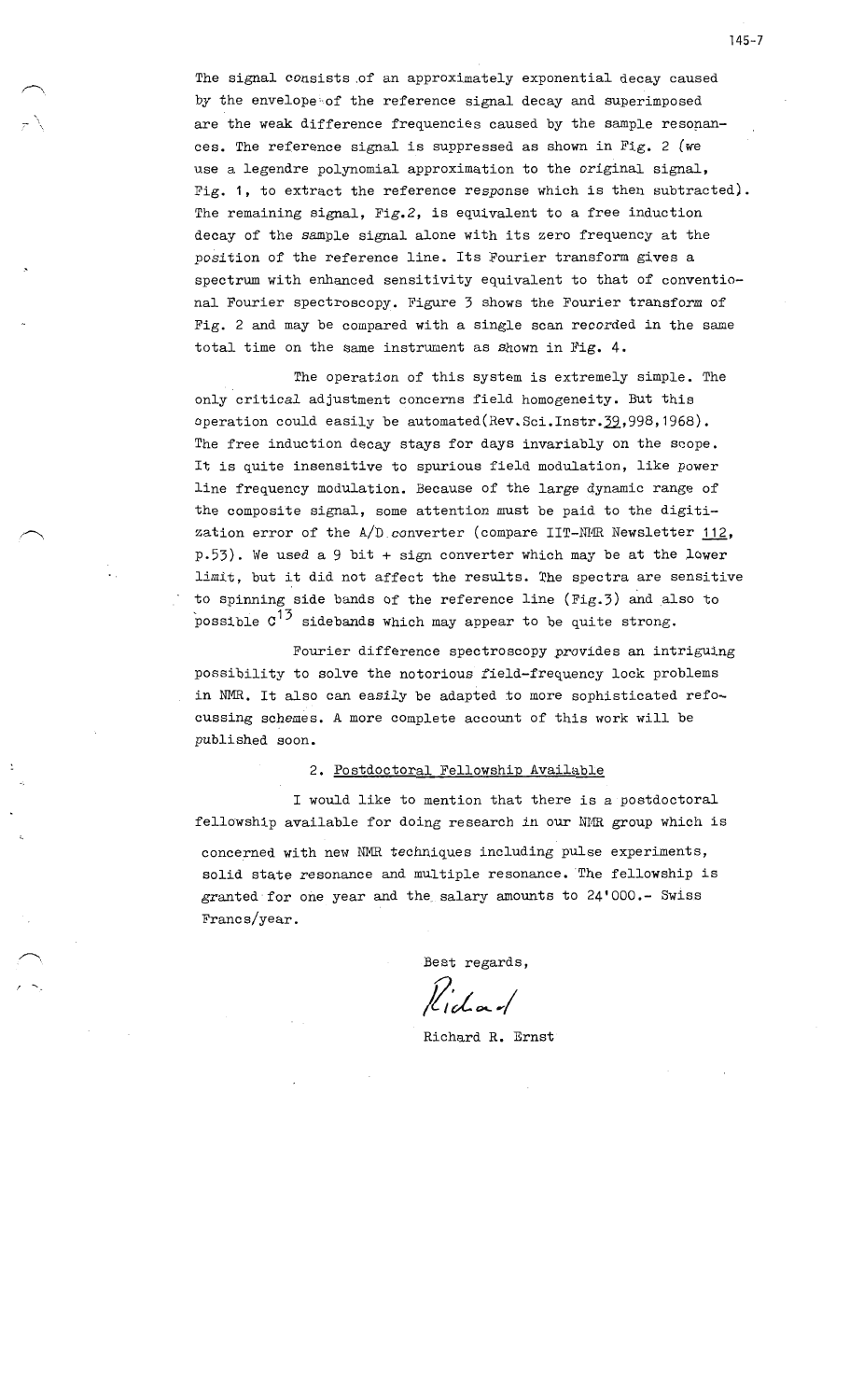Fig.1: Sum of 128 free induction decays of 0.2% ethyl ether and of a reference capillary filled with  $H_2O/D_2O$  1:3 as appearing at the output of the diode detector (60 MHz, pulse spacing 2 sec)

 $145 - 8$ 

the offertation of the complete of the complete and the selection of the selection

Fig. 2: Free induction decay of Fig.1 with reference response eliminated by means of a polynomial approximation.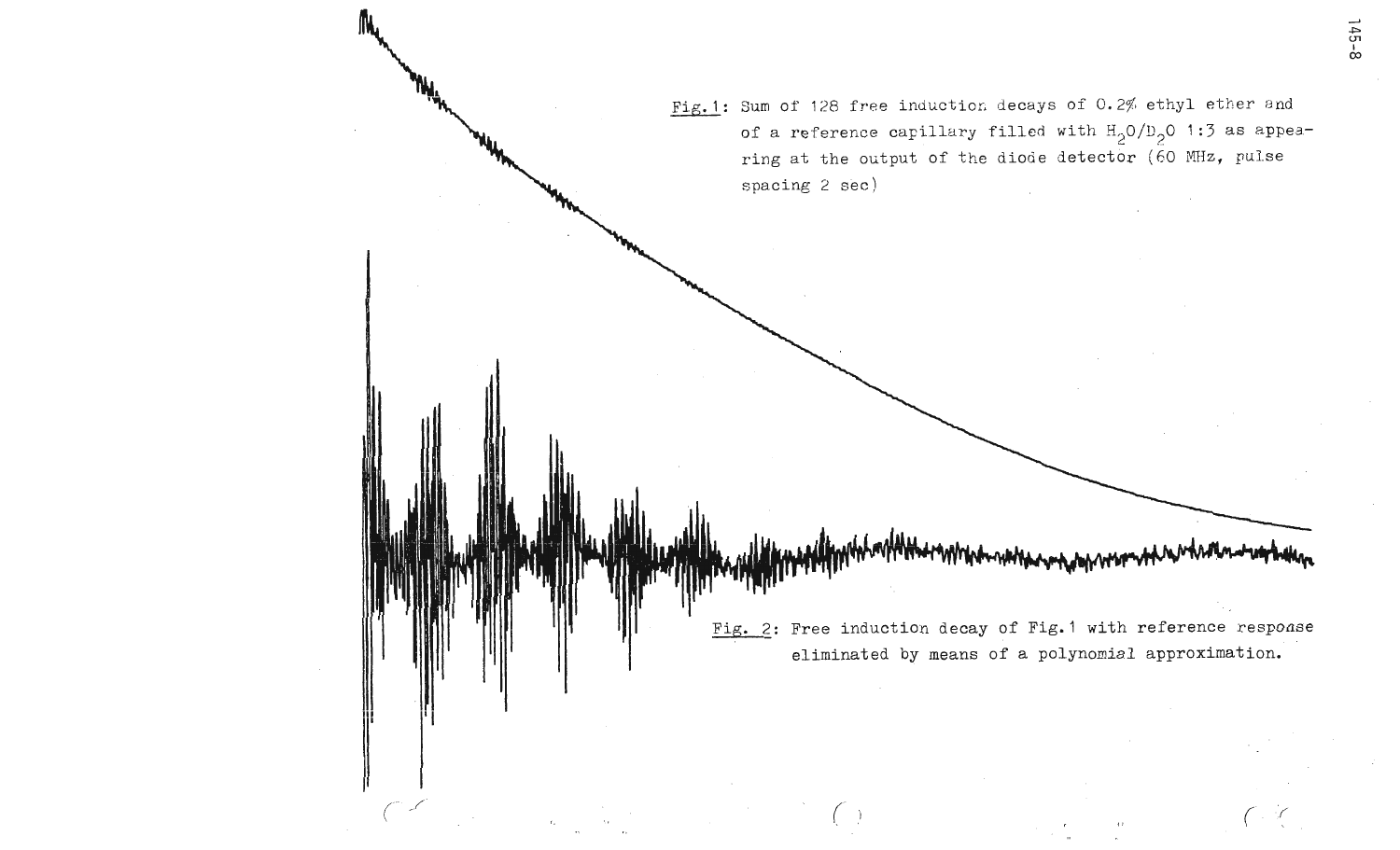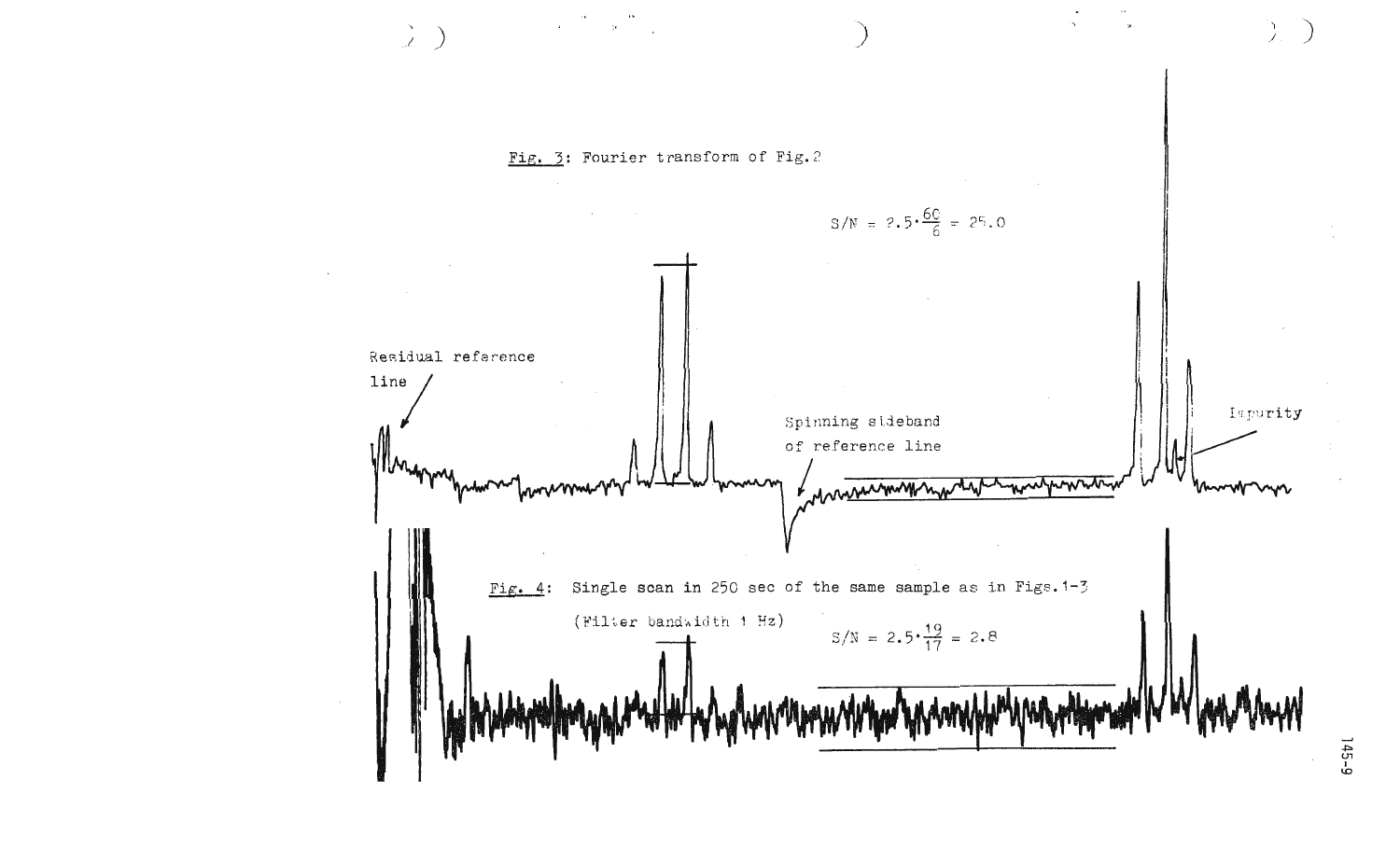#### UNIVERSITY OF SASKATCHEWAN REGINA CAMPUS

DEPARTMENT OF CHEMISTRY

REGINA SASKATCHEWAN

September 10, 1970.

Professor B. L. Shapiro, Department of Chemistry, Texas A & M University, College Station, Texas 77843, U.S.A.

> Titles: 1) NMR of thiocarbamate herbicides 2) Video-taped Spectroscopy Programs Available

Dear Dr. Shapiro:

sub 1: On the premise that (research) money is only to be found in polution problems we recently ran NMR spectra (at variable temperature) of eight commercially used thiocarbamate herbicides. For all of these we determined the coalescence temperature t<sub>c</sub> for the S-C-NR<sub>1</sub>R<sub>2</sub> alkyl protons, finding a range from t<sub>c</sub> = +35<sup>o</sup> C ( for molinate) to  $t_c = -1$  ° C (for pebulate). Reasoning that higher  $t_c$  values are equivalent to higher polarity in the amide group, we sought to correlate the  $t_c$ values with other physical, chemical and biological properties. We found no correlation between  $t_c$  and general herbicidal activity and rate of chemical breakdown. There are crude correlations between  $t_c$  and solubility, rate of leaching and rate of microbial breakdown. Within a group of chemically similar thiocarbamates (change in alkyl groups)  $t_c$  correlates with toxicity. Finally,  $t_c$  correlates inversely with adsorptivity (on clay), the inversion probably being due to the negative heat of solution of thiocarbamates in water. A paper (with full details) will be published shortly in J. Agr. Food Chemistry.

sub 2: In the past year or so I have made a number of videotapes (mix of film, graphics, stills and "live" studio presentation) on the proper operation of spectrometric equipment. They are intended as do-it-yourself instruction. We use them for all our 3rd and 4th year students taking spectroscopy, for newly arrived graduate students and so on via a monitor room where they can dial the required program.

We have considered that we could sell copies of these. We have facilities to dubb onto 2" Quad., 1" Ampex or  $\frac{1}{2}$ " Sony. We are not certain about prices, but it might be about \$5.00 per minute of program plus tape costs. (altogether less than 10% of the production costs!). We can also loan tapes for anyone who considers himself a serious potential buyer. ,

cont'd.  $\dots\dots\dots\dots/2$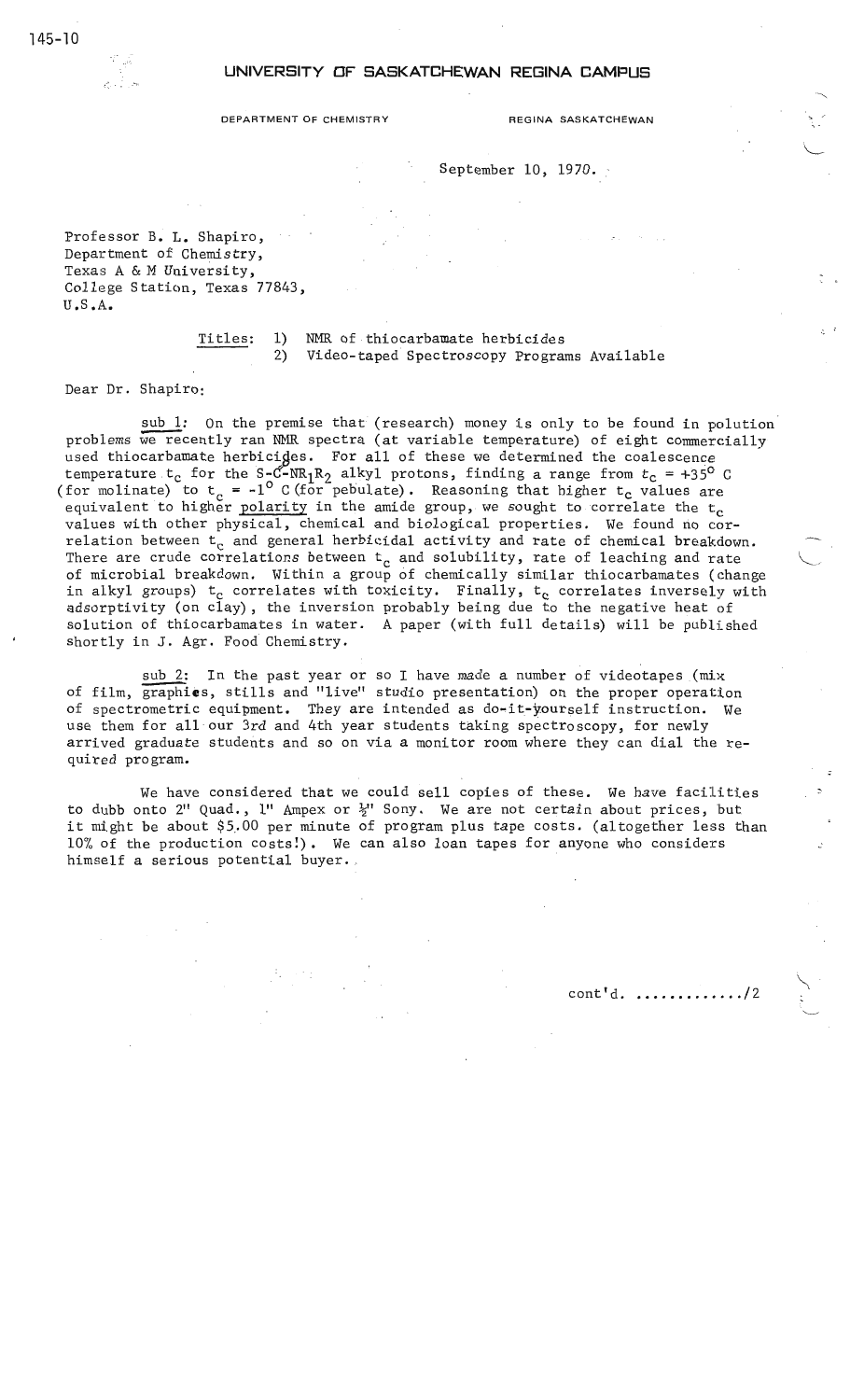#### Professor B. L. Shapiro September 10, 1970

At the moment we have the following programs:

- 1) Introduction to NMR (40 min)<br>2) The Varian A-60A; recording
- The Varian A-60A; recording a spectrum (36 min)
- 3) The Varian A-60A; Tuning Procedures (41 min)
- 4) Atomic Absorption Spectroscopy; the Techtron AA-100 (22 min)
- 5) Infrared Spectroscopy (42 min)
	- a) Recording Spectra with the Beckman IR-8 (19 min)
		- b) Sampling Procedures (23 min)

The programs are of professional technical quality (thanks to our excellent AV-TV Centre) while on my side I am preaching my usual gospel "do not touch any knob, until you know what is behind it and what effects it can have on your data".

Anyone interested should write directly to the undersigned.

Sincerely yours,

F. H. A. Rummens, Associate Professor of Chemistry.

FHAR/ivg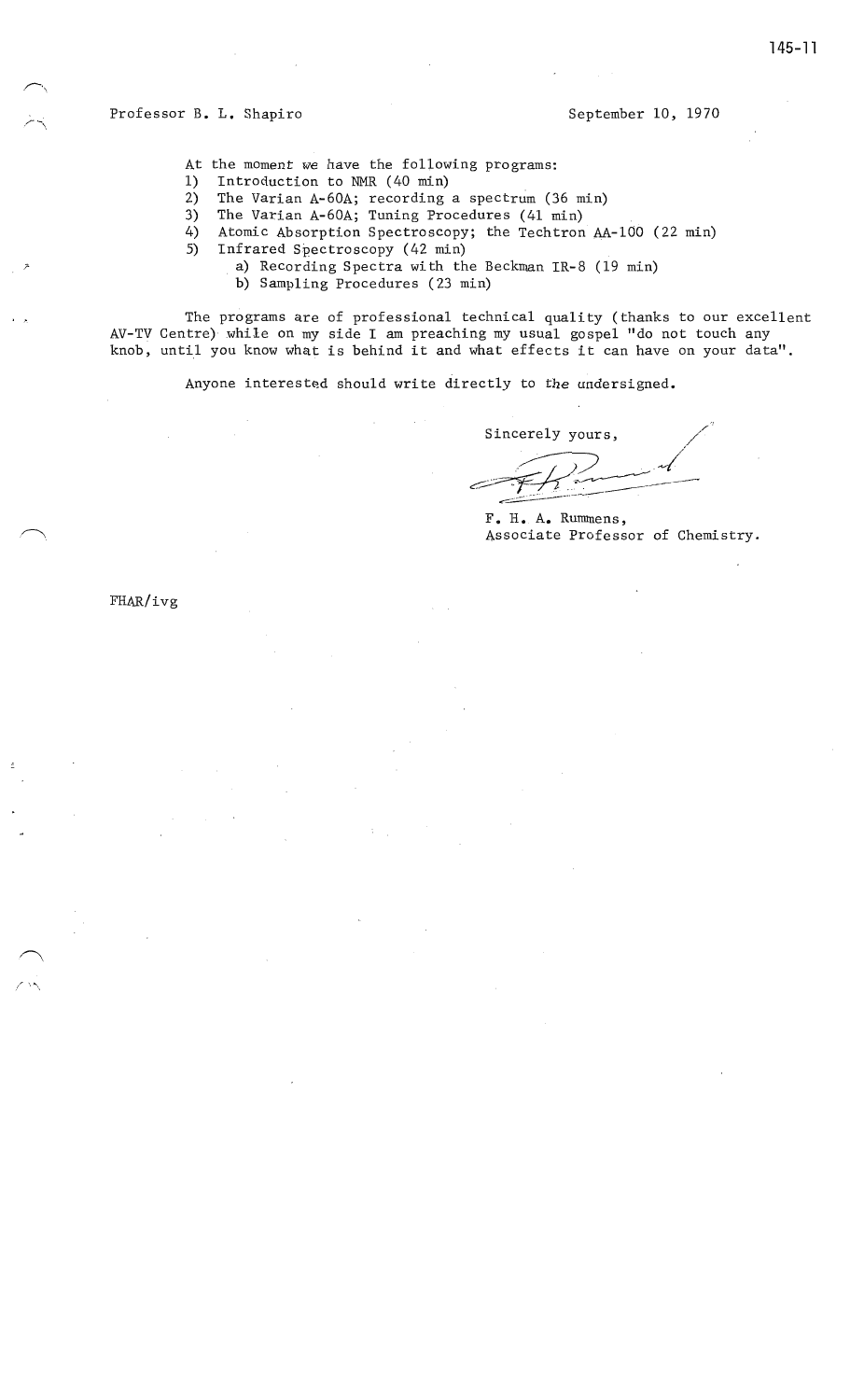Dartmouth College HANOVER · NEW HAMPSHIRE · 03755



*Department of Chemistry* · TEL. (603) 646-2501

September 15, 1970

Professor Bernard L. Shapiro Department of Chemistry Texas A&M University College Station, Texas 77843 Spin Echoes with a CAT, a BAT, and a Time Shared Computer Dear Barry:

We have been measuring the fluorine relaxation times of some p-fluoropolystyrene solutions recently. We are primarily interested in the molecular weight dependence of the relaxation times. Keizo Matsuo has prepared samples over a wide range of· molecular weights. It is too early to say anything about the results, but I thought some of the readers of the newsletter might be interested in the instrumental setup we are using to measure  $T_2$  by the Carr-Purcell-Meiboom-Gill method. The basic idea is to use the Varian C-1024 not only to record the data, but to control the experiment and to transmit the digital data directly to the computer.

The data transmission problem was solved for us by a local moonlight engineering firm (I.D.M. Inc., Hanover, N.H. 03755). The interface lives in a 4x4x6 inch box, including power supply and controls, plugs with a single cable into a very slightly modified 33 ASR teletype, and can dump the contents of the CAT into the Dartmouth Time-Sharing System in about five minutes. The time limitation is the teletype data transmission rate. Briefly, the thing works by coding the 17 bit word in each channel of the CAT into two six bit words and one five bit word in a shift register. The necessary control bits are loaded and then sent serially to the teletype. The coding of the data is such that each word is a printable character (including blank), and the output is divided into 64 lines 16 channels long that look like this:

"+T(/) \*O"+K+] "+] **"+X"** ,l" ,l" ,?" ,5" **,A" ,8"** ,C" ,B" ,A

One could learn to read this if he were willing to learn a 32 digit number system ( = O, != l, etc.). However, a simple basic program turns this apparent nonsense into numbers, integrates the echoes, and does a weighted least squares fit to find  $T_2$  in a little over one second of central processor time. The 10 minutes required to get from an acceptable record in the CAT to a T<sub>2</sub> value is peanuts compared to the time required to work up any type of analogue record. We have been getting  $T_2$  reproducible to about 1 percent on solutions with 24 mg of polymer per ml of solution (.2M in F).

The technique for using the CAT to control the experiment is based on the binary output jack on the back. After spending an evening with the CAT manual and the oscilloscope I figured out what all those pins were doing. Nine of them present a parallel binary channel number.

145-12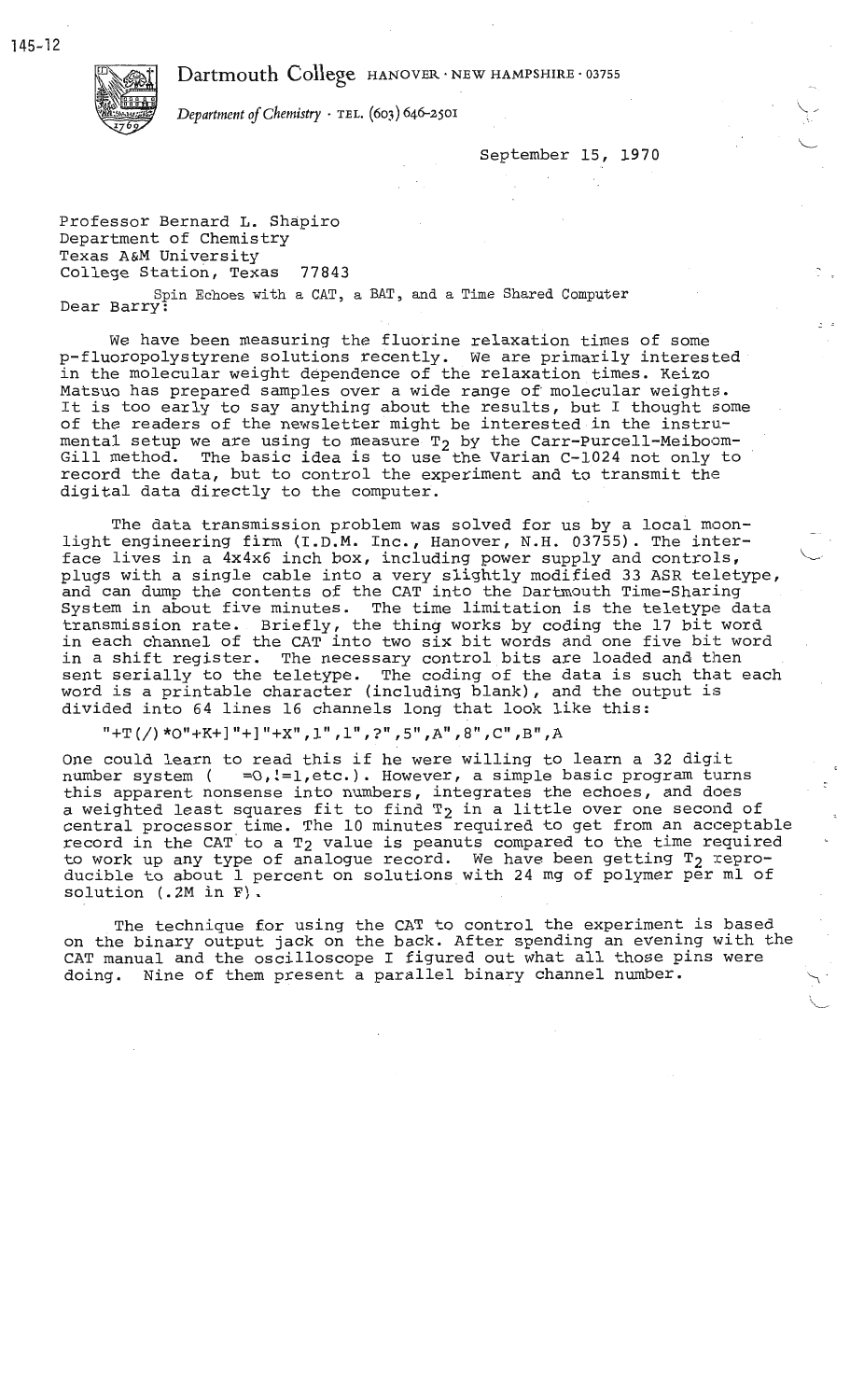In our case the interface between the CAT and the Tektronix type 161 pulse generators controlling our modified V-4311 rf unit is a Tektronix 547 dual time-base oscilloscope. A line from one bit of the channel number (which bit depends on how many echoes you want) is connected to the external trigger input of the scope. Suppose the fifth bit is so connected. When the CAT is triggered and address advance pulses begin, nothing happens to bit 5 until 16 pulses have been applied, then it goes on. The CAT has now gathered 16 samples of the baseline. The rising edge of bit 5 going on triggers one time base of the scope which in turn triggers the 90° pulse. This time base is set for a time long compared to the full CAT sweep, and so fires only once. The next 16 samples the CAT gathers are of the tail following the 90<sup>0</sup>pulse. At the 32nd address advance pulse bit. 5 goes off, triggering the other time base with the negative going signal. This time base triggers a 180° pulse and is set for a going signal. This time base triggers a 180° pulse and is set for a<br>time short enough that it is ready to fire when bit 5 again goes off 21 address advance pulses later. Thus we get 32 samples of each of 31 echoes. Successive experiments are in perfect registration and the limitation on the number we can accumulate is presently set by field instability. We are using a high resolution magnet with flux stabilizer control.

I have not yet been able to think of a correspondingly simple way to control  $T_1$  measurements.

Please credit this to Dick Shafer's account as usual.

Sincerely,  $\prime$ 

 $\sqrt{a}$ 

Karl F. Kuhlmann Assistant Professor of Chemistry

**.KFK/blw**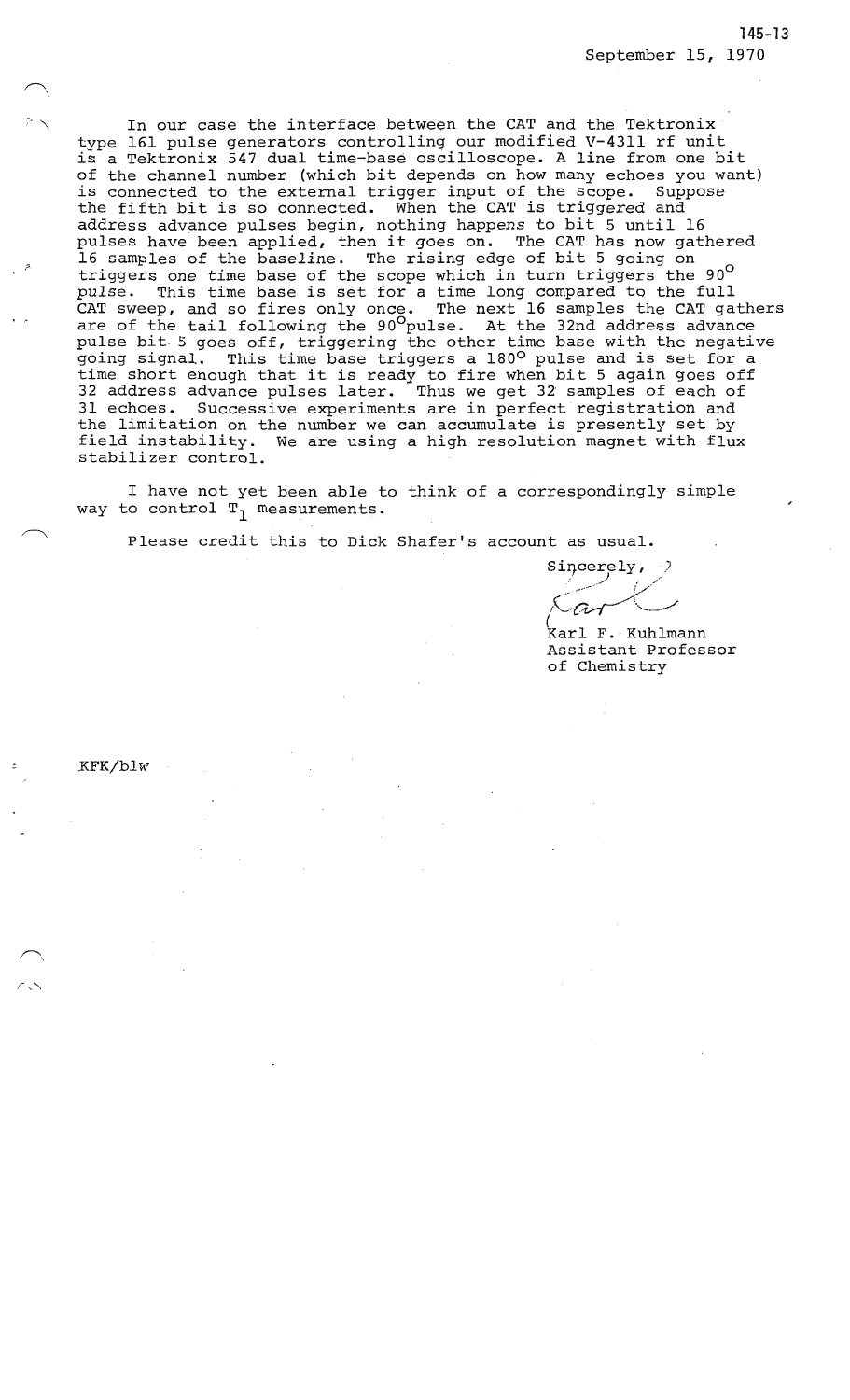**SIMON FRASER UNIVERSITY** 

Department of Chemistry



**BURNABY 2, BRITISH COLUMBIA** *Telephone 291-301 Area cotle 604* 

21st September, 1970.

 $.2.1$ 

Professor B.L. Shapiro Department of Chemistry Texas *A* and M University College Station, Texas 77843

Dear Barry,

# Bromide Ion Probe Studies of Haemoglobin

Following Stengle and Baldeschwieler's work with Cl  $[J.A.C.S. 89, 3045, (1967)]$  we have recently been investigating the use of  $Br^{79}$  and  $Br^{81}$  as probes for determining the properties of mercury binding sites in proteins by signal averaging the Br free induction decay at 15 Mhz. Our conclusions on equine haemoglobin are:

1) There are approximately two active - SH groups capable of binding mercury in the haemoglobin tetramer, although ariations in this number (1.5 - 2.6) are noticeable between different samples from the manufacturer (Pentex Inc.). This is in agreement with the results of Stengle and Baldeschwieler and with most<br>other workers using standard analytical techniques.

2) The appropriate transverse relaxation rate expression for halogen  $X (I = 3/2)$  probe experiments is:

$$
R_2 - R_2, o = \{ \tau_{ex} + 10(\frac{\hbar}{e^2 q Q})^2 (1/\tau_{ex} + 1/\tau_c) \}^{-1} [Hg]/[X^+] = \alpha [Hg]
$$
 (1)

for a suitably homogeneous magnet, where  $R_{2,0}$  and  $R_2$  are the protein -<br>relaxation rates before and after the addition of  $Hgx_2$  to the protein halide solution;  $\tau_{\text{ex}} = {\kappa_1[X^-]}^{-1}$  is the mean lifetime for bound halogen, and  $\tau_c$  is the correlation time for reorientation of the Hg-Br bond at the bound site. Three limiting regions for the exchange follow from this equation: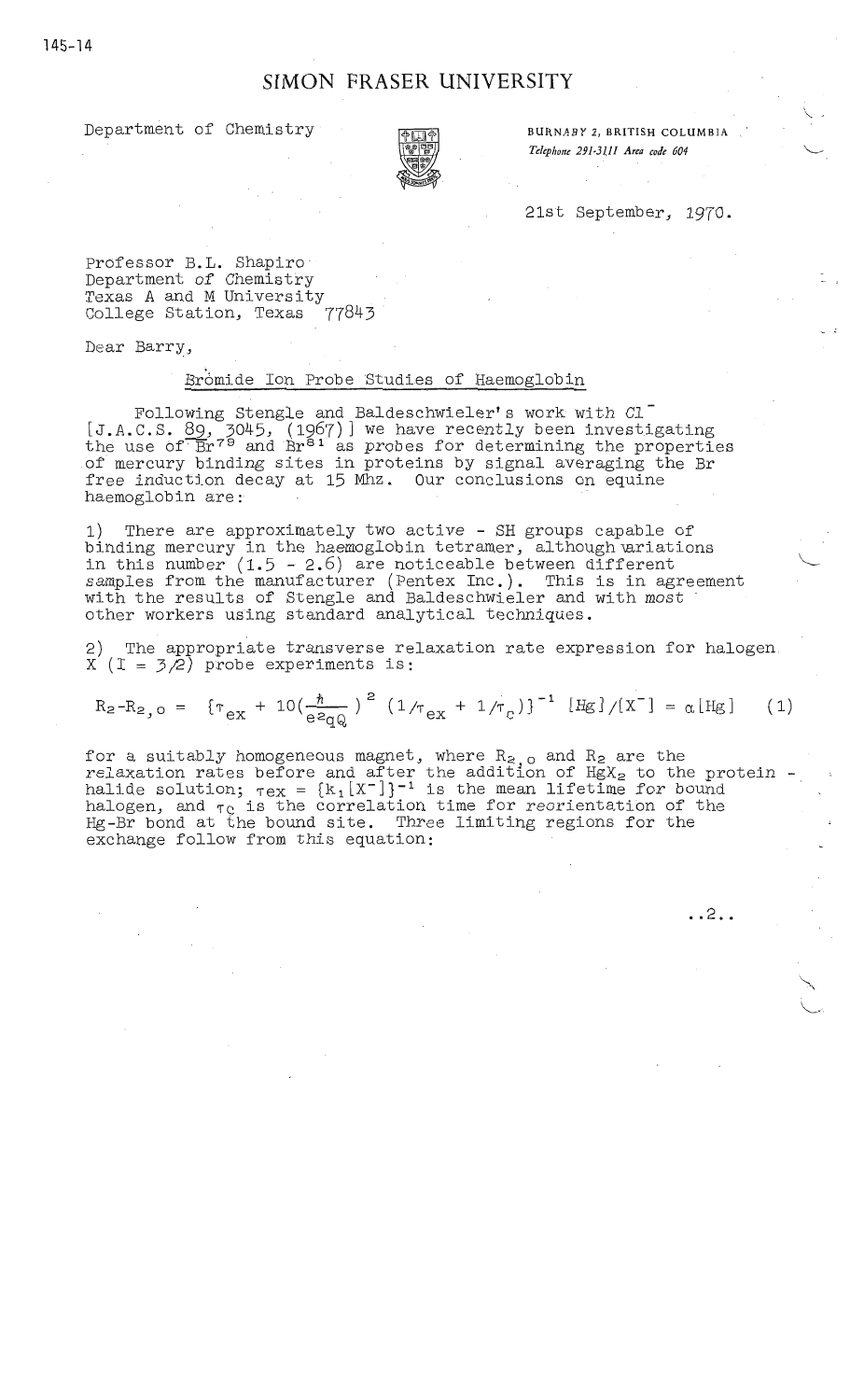**145-15** 

i)  $\tau_{\rm ex} \gg$  T<sub>2</sub>, bound, slow exchange limit,  $\tau_{\rm ex}$  only obtainable ii)  $\tau_c \ll \tau_{ex} \ll T_z$ , bound, <u>fast</u> exchange limit,  $\tau_c$  only obtainable iii)  $\tau_{\alpha x} \ll \tau_{c}$ , extreme exchange limit,  $\tau_{\alpha x}$  only obtainable

Region ii) has been assumed by all workers concerned with probe techniques to date. We find that this assumption may not always be valid with chloride probes. For bromide, the marked decrease in  $T_2$ , bound due to larger (e<sup>2</sup>qQ)<sup>2</sup> places the two Br isotopes in the intermediate region between i) and ii). Here it is possible in principle to extract both  $\tau_c$  and  $\tau_{ex}$  from the [X<sup>-</sup>] dependence of  $\alpha$ , with a check from comparison of the two isotopes.

The region between i) and ii) has been discussed by 0'Reilly et al.  $[J.$  Chem. Phys.  $\underline{39}$ ,  $1756$ ,  $(1963)$ ] and that between ii) and iii) by Marshall  $[J.$  Chem. Phys.  $\frac{52}{2}$ ,  $2527$   $(1970)$ ].

3) The [Br<sup>-</sup>] dependence of  $\alpha^{-1}$  is not linear in the i)-ii) region as predicted by Eq.  $(1)$ . We interpret this salt effect on haemoglobin as being due to a decrease of  $\tau_c$  with NaBr concentration at constant pH. This conclusion is at variance with that of Stengle and This conclusion is at variance with that of Stengle and Baldeschwieler on  $Cl^-$ , caused we think by their neglect of the (small) effects of the exchange rate.

4) Both  $r_c$  and  $r_{ex}$  are influenced by pH.  $k_1$  decreases slightly from  $pH 7$  to  $pH 10.5$ .

. . 5) Not enough is known about  $e^2 qQ$  in the Protein-S-Hg-Br environment to be certain about the true average value of  $\tau_c$ . Using  $e^2qQ = 320$  Mhz estimated for solid HgBr<sub>4</sub> = complexes [0' Reilly et al.], we estimate  $r_c$  for haemoglobin in 1M NaBr at pH 7 to have the remarkably small value  $10^{-10}$  sec. This is about an order of magnitude smaller than that measured by Stengle and Baldeschwieler with  $C\overline{1}^-$  and may indicate a differential salt effect between  $Cl^-$  and  $Br^-$  on the .overall conformation of the protein.

A more detailed report is being prepared.

With best wishes,

 $\sum_{i=1}^{K}$   $\sum_{i=1}^{K}$ 

 $\angle$   $\rightarrow$ 

R. Collins

 $\sum_{k}^{n}$  . Cities

E.J. Wells

Tril Wills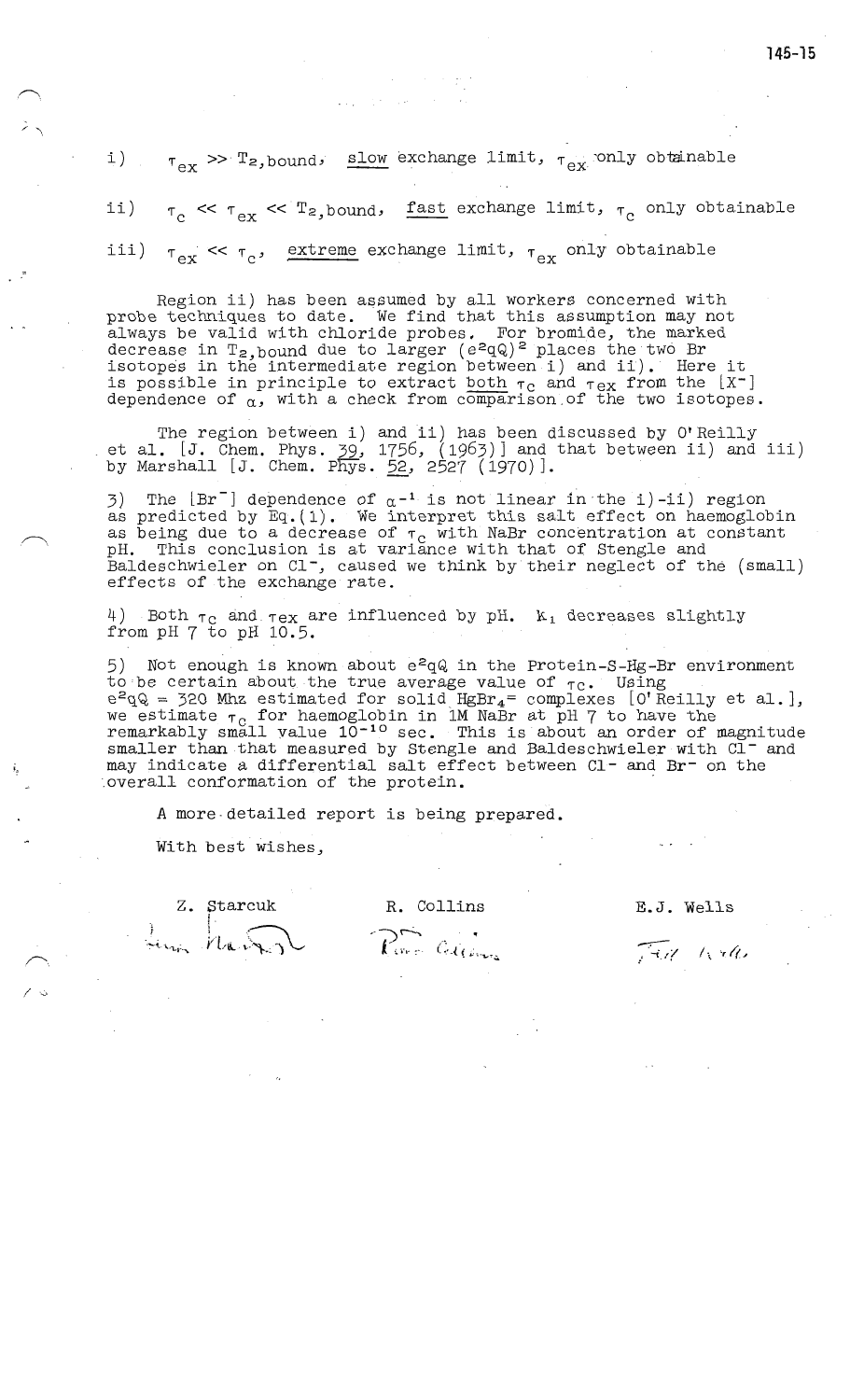**EMORY UNIVERSITY ATLANTA, GEORGIA 30322** 

DEPARTMENT OF CHEMISTRY SEPTEMBER 23, 1970

\..

 $\frac{1}{2}$ L

Dr. Bernard L. Shapiro Texas A & M University Department of Chemistry College Station, Texas 77843

Dear Barry: High-resolution C-13 Spectrum of Acetone

' . .

During the past several months we have been working intensively with high-resolution C-13 spectra. These have been obtained on our Bruker HFX-90, using a Fabri-Tek  $1074$  for time averaging. During the course of this work we had occasion to evaluate our resolution and sensitivity under appropriate operating conditions.

The inclosed figure illustrates the performance we are able to obtain under the conditions detailed in the caption. This is the spectrum of the lower-field of the two central resonances of the large (methyl) quartet in acetone. This small quartet<br>shows a long-range coupling,  $J_{CH}$ , of 1,48 Hz. The line width at half height is within 0.5 Hz, which is typical of the results we have been obtaining by time-averaging on natural abundance samples.

No especial or unusual steps were taken in preparing the sample. The acetone used was the Matheson-Coleman-Bell product transferred from the bottle to the sample tube without out-gassing or sealing.

We would like to learn what resolution has been obtained in other laboratories on natural abundance C-13 spectra with time averaging.

Sincerely,

. *,/ l* : . .' <sup>I</sup> .:· /  $\mathcal{L}_\mathrm{c}$  .  $\mathcal{L}_\mathrm{c}$  . A. R. Tarpley J. H. Goldstein

JHG:lt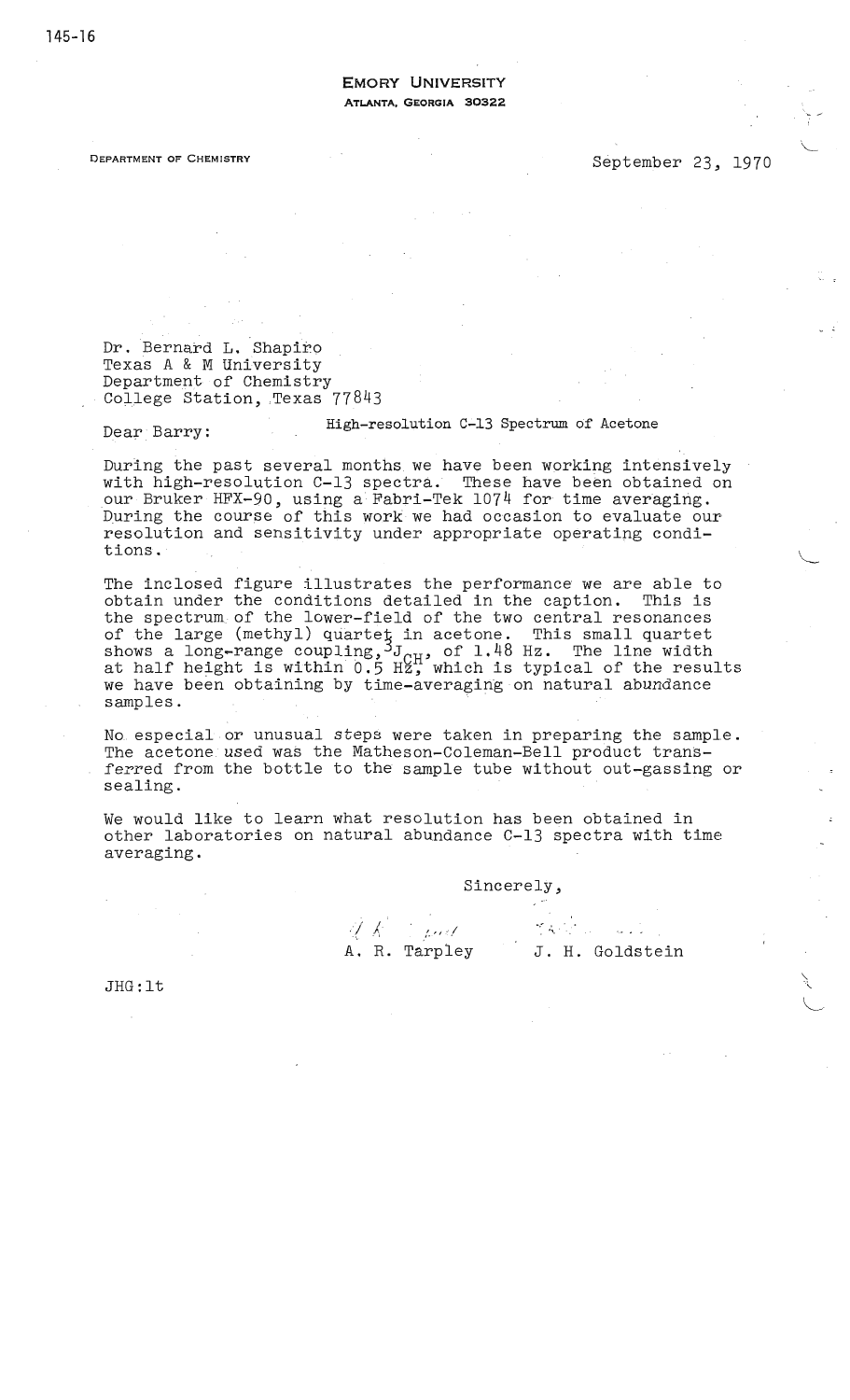~ **0.5 HZ** 

Figure 1. The natural abundance carbon-13 spectrum of the small quartet in neat acetone. The spectrum was time averaged for 32 scans at a sweep width of 0.2 Hz/cm and a sweep time of 3.3 sec/Hz in a 13 mm sample tube. Proton stabilization on the methyl resonance of acetone was employed.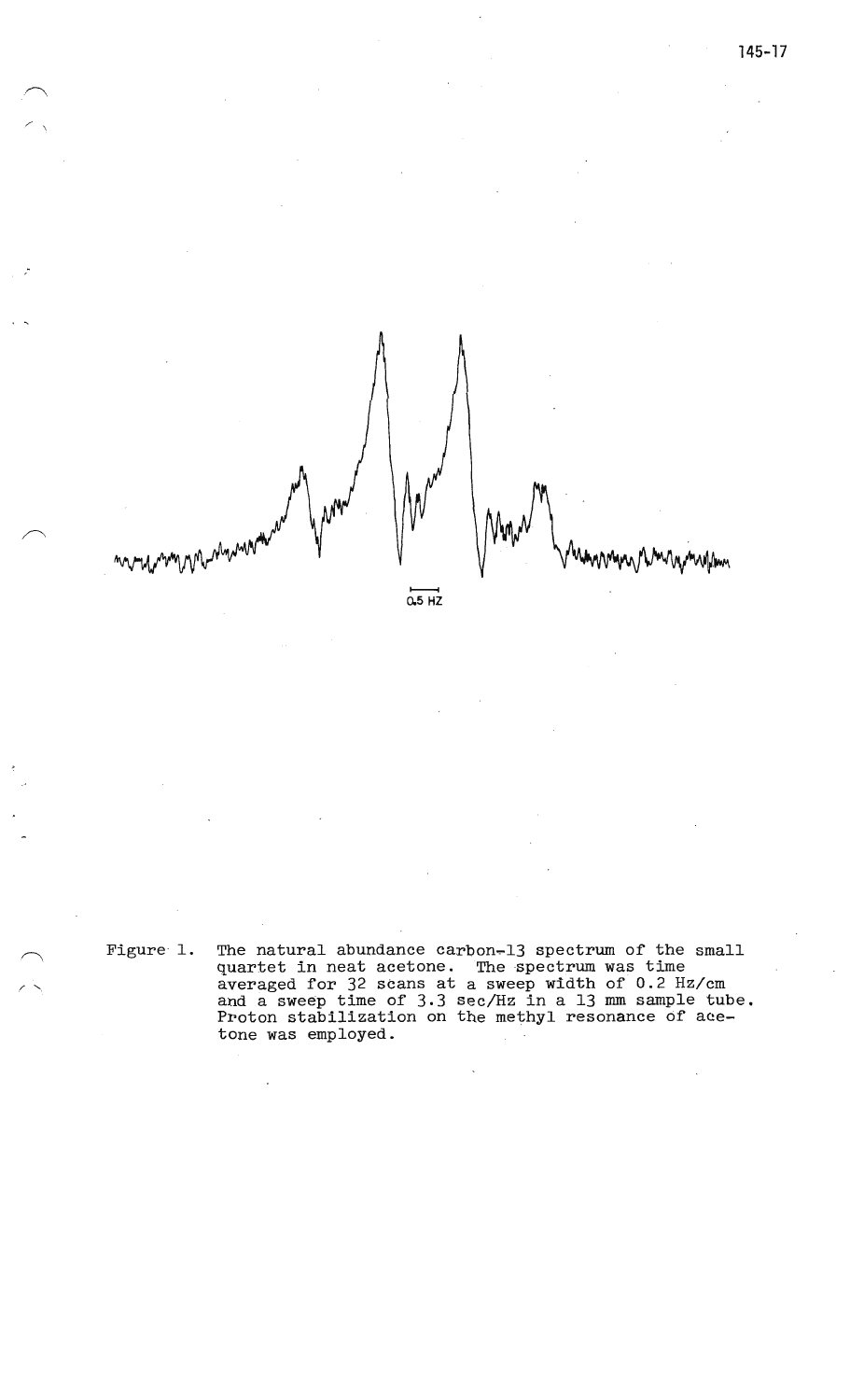145-18

ORGANISCH-CHEMISCHES INSTITUT DER UNIVERSITÄT ZÜRICH

8001 Zürich, Rämistrasse 76 Telefon (051)342450

September 23, 1970

Prof. B.L. Shapiro Department of Chemistry Texas A.& M. University

#### College Station, Texas 77843

USA

"Homonuclear INDOR for Structure Elucidation"

#### Dear Barry:

INDOR experiments have been performed in hetero- and homonuclear systems. Applications however are rather scarce and according to a recent review article on the subject  $[1]$  have been focussed either on the determination of chemical shifts of nuclei other than protons or on the determination of relative signs of coupling constants and energy level diagrams. We do not know about an application of  $L_H$ ,  $L_H$ -INDOR to solve a complex structural problem.

Recently we modified our HA-100 spectrometer according to the instructions of Varian AG Switzerland [2] and we have started to investigate the potential of this double resonance method for structural studies.

As a first example we wish to present the complete structure elucidation of a dimer of ll,13-dioxo-12-methyl-12-aza[4.4.3] propellane 1.





 $\overline{2}$  $C_{26}H_{22}O_4N_2$ 

 $\overline{\phantom{a}}$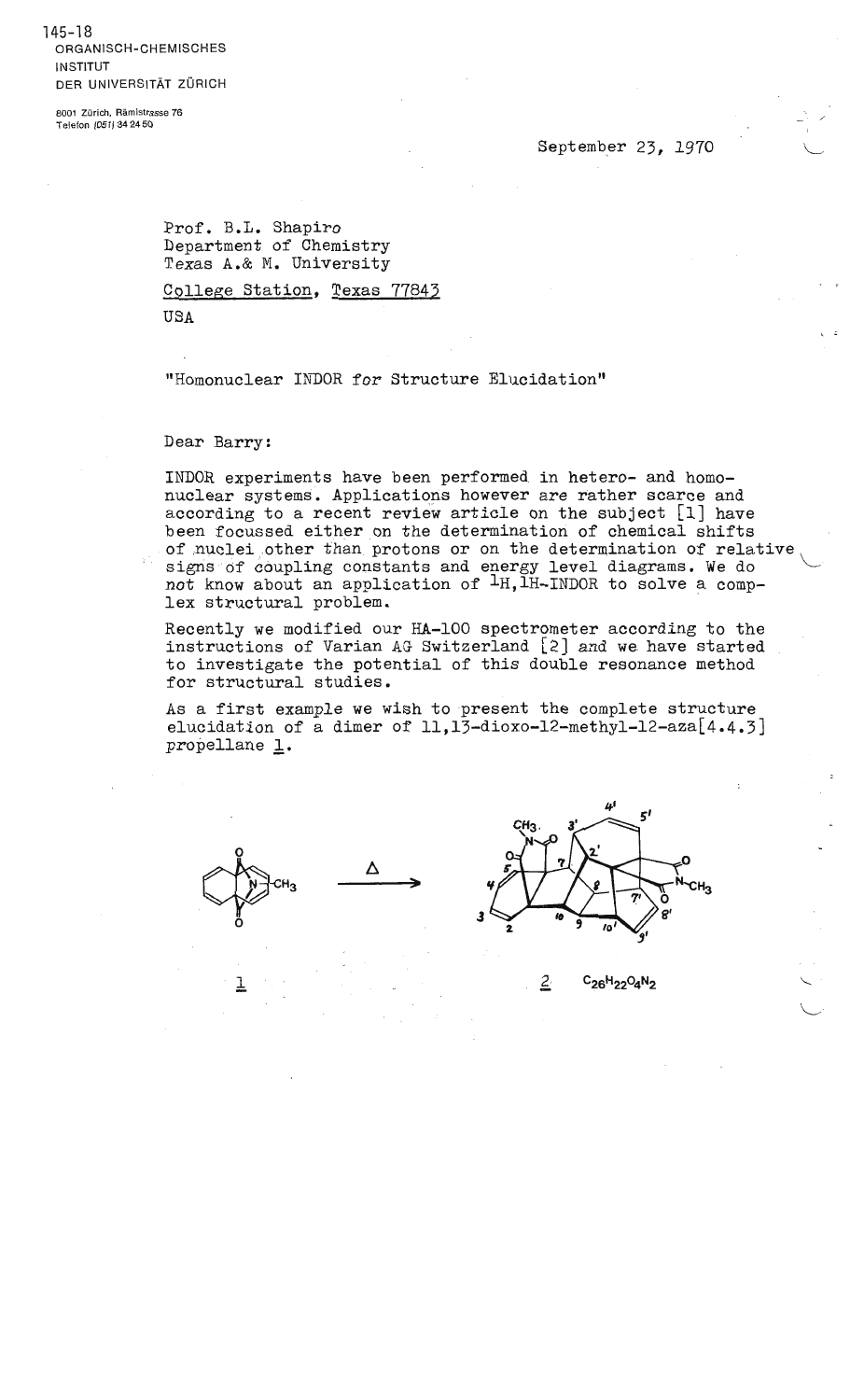The 100 MHz and 220 MHz spectra of the dimer (fig. 1) are very complex and do not permit an analysis by conventional double resonance techniques. In the 100 MHz spectrum only four protons exhibit resonances which are clearly resolved whereas the signals of twelve protons show extensive overlap in the vinylic region and in the two aliphatic regions. Two N-methyl signals indicate that the dimer has an unsymmetrical structure.

An expanded spectrum (fig. 2) of the 8 vinylic protons illustrates how the hidden resonance lines of H-5' can be located precisely by INDOR using lines of H-4' as monitor transitions. Similarly, using H-8' as a monitor proton, hidden lines of the vinylic neighbour H-9' and of the two aliphatic protons H-7' and H-10' could be determined (fig 3a).

An important extension of the technique is illustrated in fig. 3b. A hidden line of H-9' which has been determined by INDOR can be used as a monitor line for consecutive INDOR experiments. The importance of consecutive INDOR for structure elucidations is demonstrated in fig. 4 which shows that<br>it was possible, starting from only three directly observed protons, to determine the chemical shifts and coupling constants of eleven of the twelve skeletal protons of the dimer. The vicinal coupling constants obtained are in good agreement with torsional angles estimated from a model of the dimer  $2\cdot$ 

The technique of consecutive INDOR has also been successfully applied to determine the parameters of the four diene protons H-2, H-3, H-4 and H-5. The signals of three of these protons are hidden. Starting from only six primary monitor lines, we have been able to obtain 32 INDOR lines which were used to analyse the four-spin system.

A detailed account of this work is in press [3] and we are engaged in further studies on carbohydrates and peptides.

With best wishes,

 $\bigcap$  ,

Yours sincerely,

W.von Philipsborn <sup>'</sup> O.Sciacovelli

(l] V.J.Kowalewski in: Progress in NMR Spectroscopy, Vol.5,1969

[2] U. Scheidegger, TAMU NMR Newsletter No. 126, 28 (1969)

[3] O. Sciacovelli, W.von Philipsborn, C. Amith & D. Ginsburg, Tetrahedron  $19, 4589$  (1970)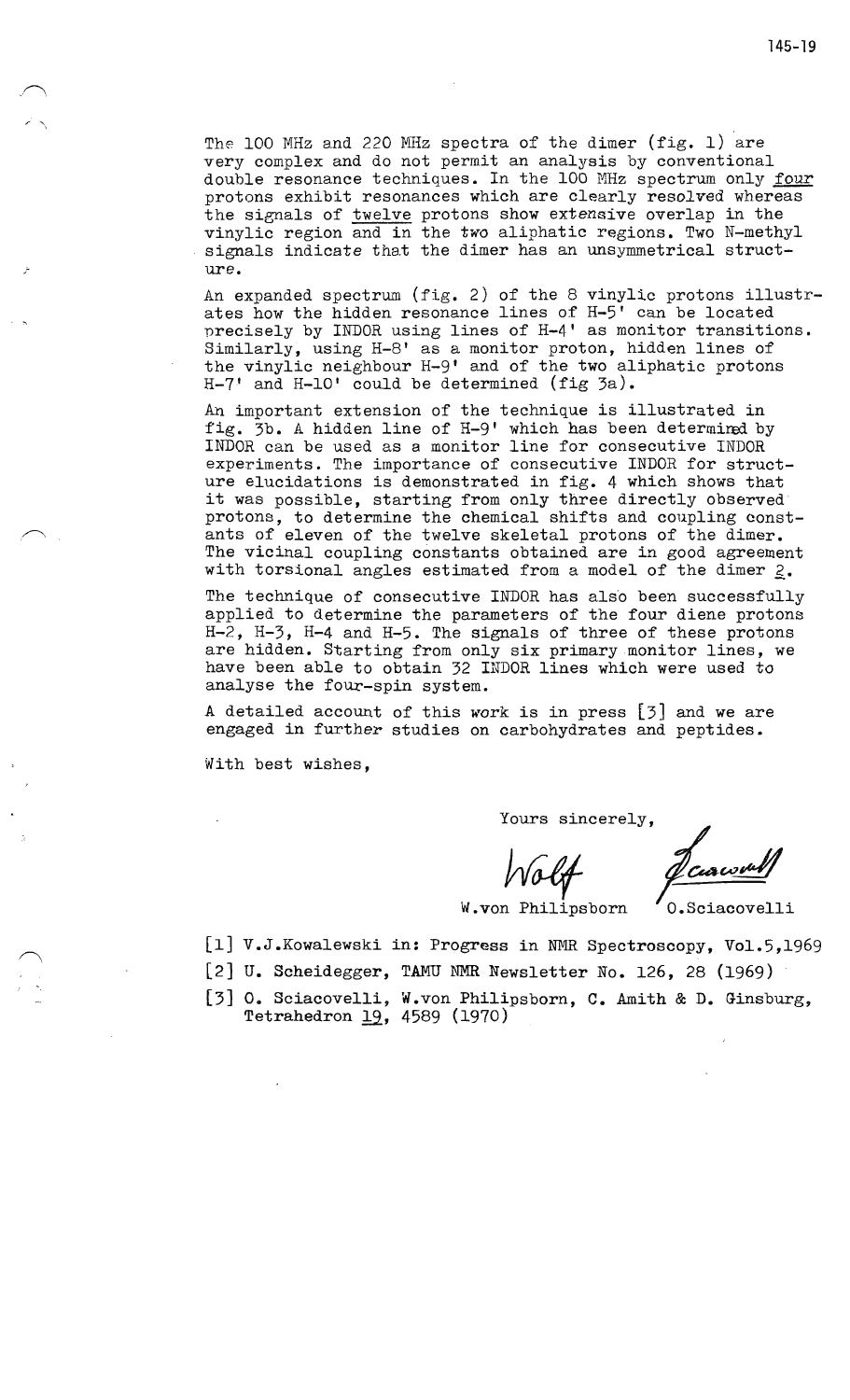

fig. 1



 $\mathbf C$ 

fig. 3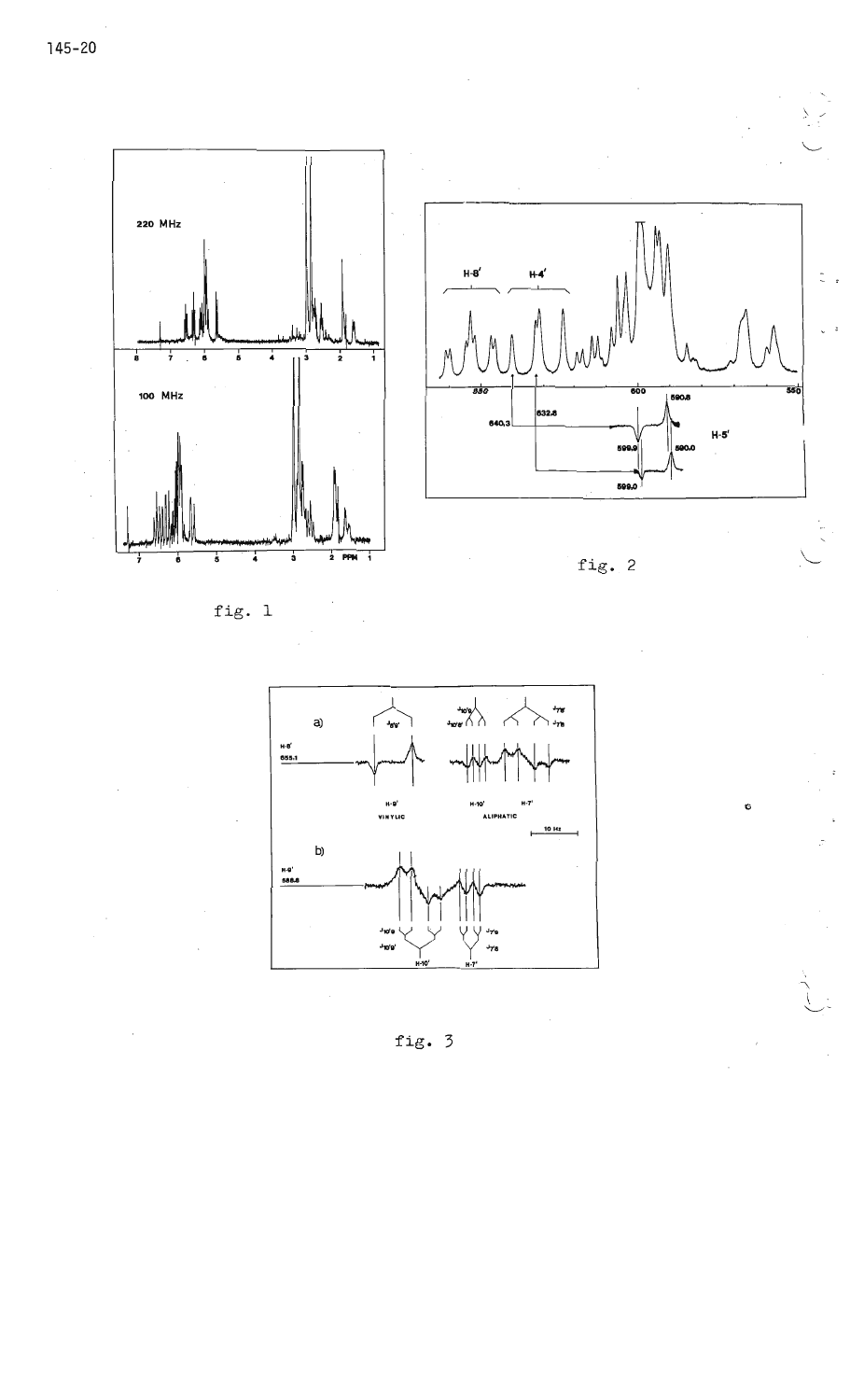fig.4 Sequence of protons as derived from INDOR \* indicates directly observed protons



 $\epsilon$ 

| $H-C(3)$   | $2.55$ ppm | J(3'2')           |            | 5.5 Hz; $J(3!5!)$ | $0.9$ Hz |
|------------|------------|-------------------|------------|-------------------|----------|
| $H-C(4)$   | 6.32       | J(4, 5!)          | 8.9        | J(4'3')           | 7.8      |
| $H-C(5')$  | 5.95       |                   |            |                   |          |
| $H-C(7)$   | 2.77       | J(7'8')<br>J(7'8) | 6.5<br>2.8 | J(7.9)            | 1.2      |
| $H-C(8)$   | 6.53       | J(8'9')           | 8.1        | J(8'10')          | 1.3      |
| $H-C(9')$  | 5.97       | J(9'10')          | 6.2        |                   |          |
| $H-C(10')$ | 2.85       | J(10'9)           | 2.8        |                   |          |
| $H-C(8)$   | 1.91       | J(89)             | 10.5       |                   |          |
| $H-C(9)$   | 1.60       | J(9, 10)          | 2.0        |                   |          |
| $H-C(2)$   | 2.95       | J(2!10)           | 6.1        | J(2, 9)           | 2.0      |
| $H-C(10)$  | 2.71       |                   |            |                   |          |
| $H - C(2)$ | 5.63       | J(2 3)            | 9.5        | J(2 4)            | 0.8      |
| $H-C(3)$   | 6.10       | J(34)             | 5.6        | J(3 5)            | 1.0      |
| $H-C(4)$   | 5.99       | J(4, 5)           | 9.5        |                   |          |
| $H-C(5)$   | 5.90       | J(5 2)            | 1.1        |                   |          |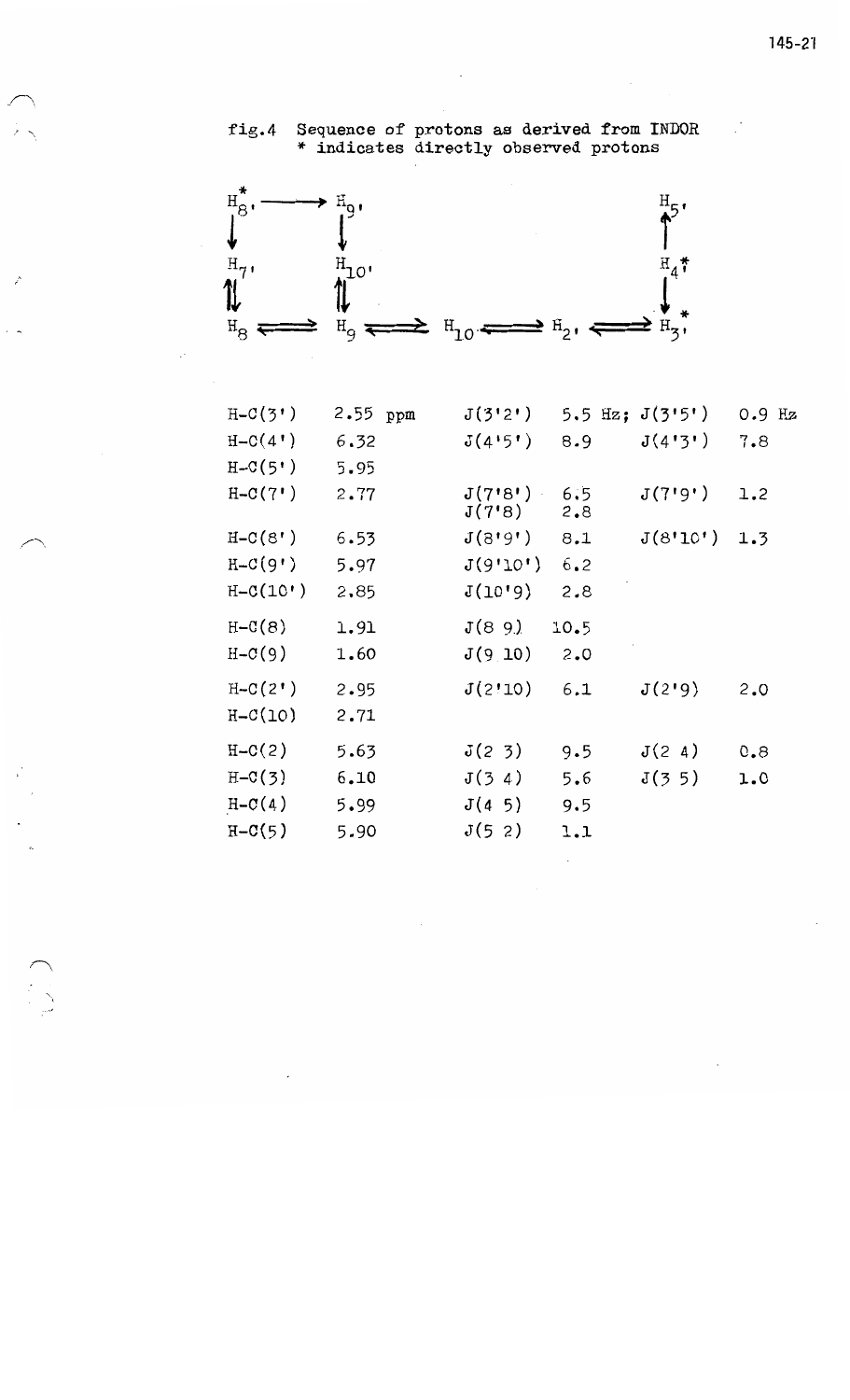### BAT SHEVA SUMMER SCHOOL ON MOLECULAR DYNAMICS IN LIQUIDS

 $\smallsmile$ 

. A Summer School on Molecular Dynamics in Liquids sponsored by the Bat-Sheva de Rottschild Foundation will be held at the Technion, Haifa, Israel between September 1-17, 1971 .

 Lectures and discussions will be held on the theoretical and experimental aspects of the study of molecular motions in the liquid phase. Special emphasis will be given to modern approaches to the study of relaxation phenomena in liquids through such techniques as light scattering, IR lineshapes, nmr and esr dielectric dispersion, etc.

Amongst those who have agreed to attend are:

A. Ben Reuven (Rehovot) - Orientational Motion in Liquids

M. Bixon (Tel-Aviv), Polymer Dynamics in Solutions

P .G., de Gerines (Orsay) - Dynamical Properties of Liquid Crystals

D. Kivelson (UCLA) - Spin Relaxation

T.A. Litowitz (Washington, D.C. ) - Light Scattering· and Sound Absorption

I. Oppenheim (MIT) - Generalized Hydrodynamics

R. Zwanzig (Maryland) - The Linear Response Theory

The School is open to Research Scientists and Graduate Students interested in the field. For application and further information please write to:

> A. Loewenstein Department of Chemistry<br>Technion, Haifa, Israel

before January 31st, 1971.

Registration fee is I.L. 140 (\$40) and includes communal lunch . Accommodation and other meals are not included but will be available at moderate rates in the Students' Residence. A very limited number of grants may be available upon request .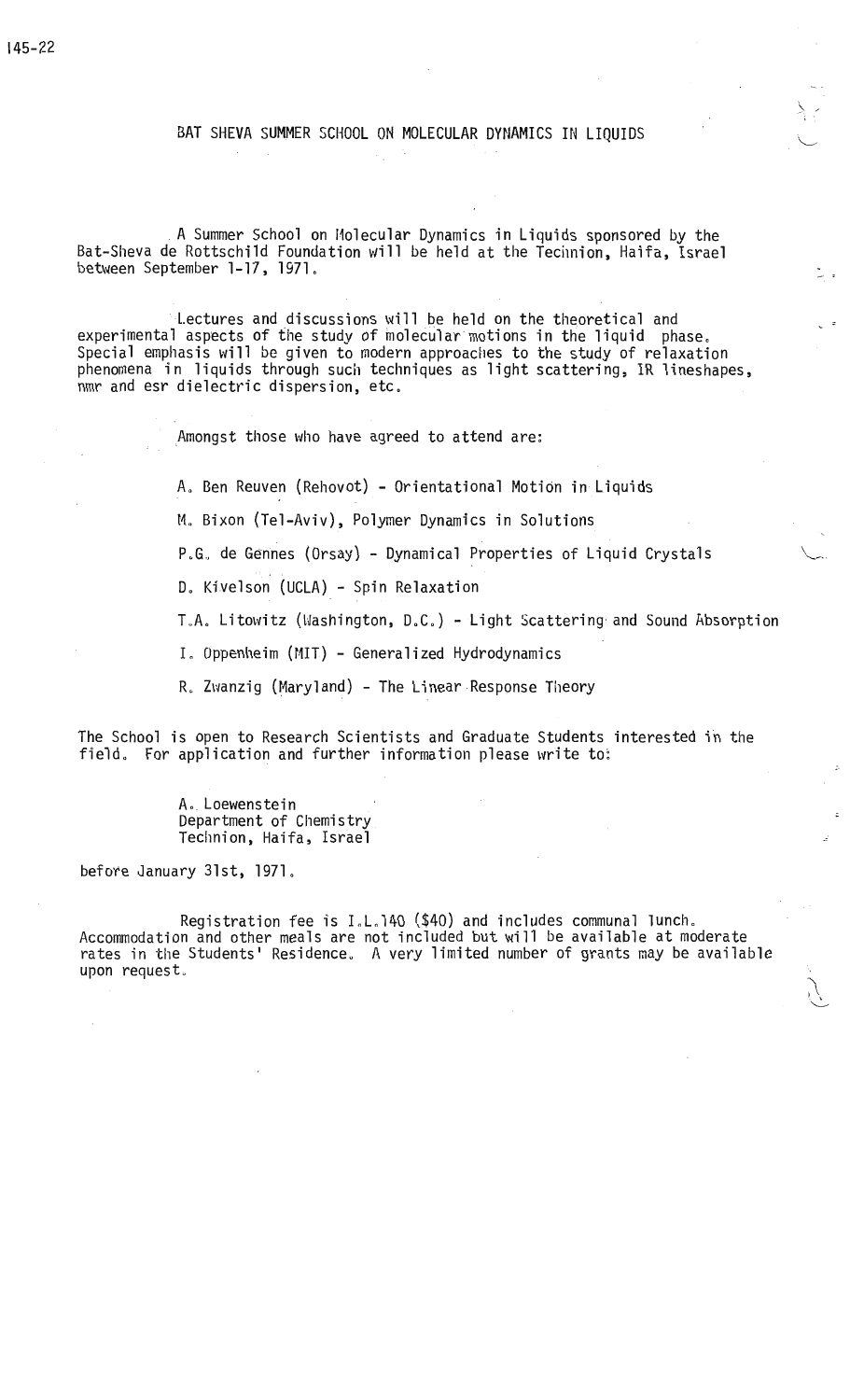145-23

#### $CYANAMID$

AMERICAN CYANAMID COMPANY ORGANIC CHEMICALS DIVISION BOUND BROOK, NEW JERSEY 08805 AR <sup>E</sup> A CODE 2 01 356- <sup>2</sup> <sup>0</sup> 00

September 23, 1970

Dr. B. L. Shapiro Department of Chemistry Texas A and M University College Station, Texas 77843

Dear Doctor Shapiro:

In this laboratory the aromatic proton spectra of a variety of naphthalene sulfonic acid derivatives and their salts have been measured using a Varian A-60 spectrometer. The usual solvents for this work were H<sub>2</sub>O or dimethylsulfoxide-d<sub>6</sub> but, occasionally, because of low solubility in DMSO-d<sub>6</sub> or interference from the strong H<sub>2</sub>O signals, D<sub>2</sub>O was used. Except for minor shifts due to differences in sample concentration the aromatic proton spectra in D20 and H20 were usually identical for a given compound. In DMSO-d6 the chemical shifts can differ markedly from those in the aqueous solvents but the overall patterns of the signals are similar.

Recently the spectra of 2-aminonaphthalene-6,8-disulfonic acid (Amino G-Acid), were prepared in all three solvents. In both  $H<sub>2</sub>O$  and DMSO-d<sub>6</sub> this compound gave similar patterns for the five aromatic protons consisting of overlapping<br>ABX (for protons 1, 3 and 4) and AB (for protons 5 and 7) subspectra. The ABX (for protons 1, 3 and 4) and AB (for protons 5 and 7) subspectra. disodium salt of this compound also gave the expected patterns for the five aromatic protons in  $H<sub>2</sub>O$ . The observed shifts are given in the attached table.

In D<sub>2</sub>0 the spectra were anomalous; signals were observed for only four protons, forming two separate AB subspectra. The signal for proton l was absent in the spectra of both the free acid and the salt (see table). When the  $D_2O$  solutions were evaporated to dryness and redissolved in H20 the signal for proton 1 reappeared, giving the familiar ABX subspectrum.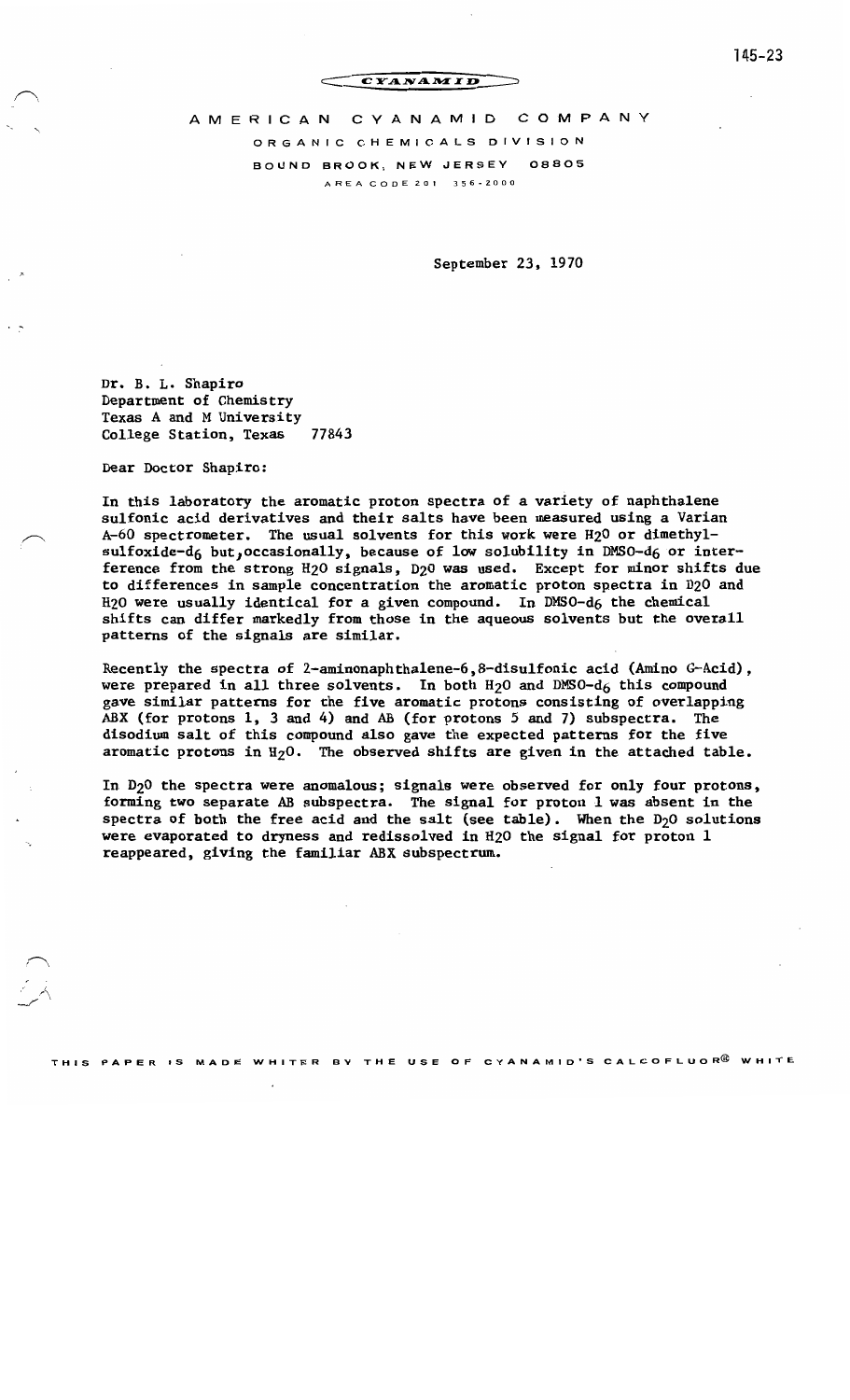#### Dr. B. L. Shapiro September 23, 1970

This facile exchange of an aromatic proton with  $D_2O$  had not been observed with any of the naphthalene sulfonic acids previously examined. However, other examples of this phenomenon may have been overlooked since D20 was not usually used as the solvent. Compounds with related structures, such as the isomeric Amino J-Acid (2-naphthylamine-5,7-disulfonic acid), the sodium salt of the monosulfonate (2-naphthylamine-8-sulfonic acid) and the di-potassium salt of the naphthol analog (2-naphthol-6,8-disulfonic acid), do not exhibit this exchange with D<sub>2</sub>0.

 $CYANAND$ 

Very recently preliminary measurements were made on the sodium salt of Gamna Acid (8-hydroxy-2-naphthylamine-6-sulfonic acid) but signal assignments have riot been completed. One of the aromatic protons of this compound exchanges with D20 and it appears probable that either proton 1 or proton 7 is affected.

The exchange of an aromatic proton with  $D<sub>2</sub>O$  does not seem to be a common phenomenon and too few examples have been observed to permit prediction of the occurrence of a labile proton in this class of compounds. It is known that position  $1$  in  $\beta$ -naphthols and  $\beta$ -naphthylamines is generally the most active site for substitution reactions. This experience indicates that compound identification or structural assignments of naphthalene sulfonic acid derivatives should not be based solely upon spectra prepared using D20 as the solvent.

Please credit this conununication to the subscription of American Cyanamid Company (Dr. J. Lancaster).

sincerely yours )

/4essie L. Gove */* NMR Laboratory

Suggested Title: Aromatic Proton Exchange in Naphthalene Sulfonic Acids

JLG/mmcp Attach.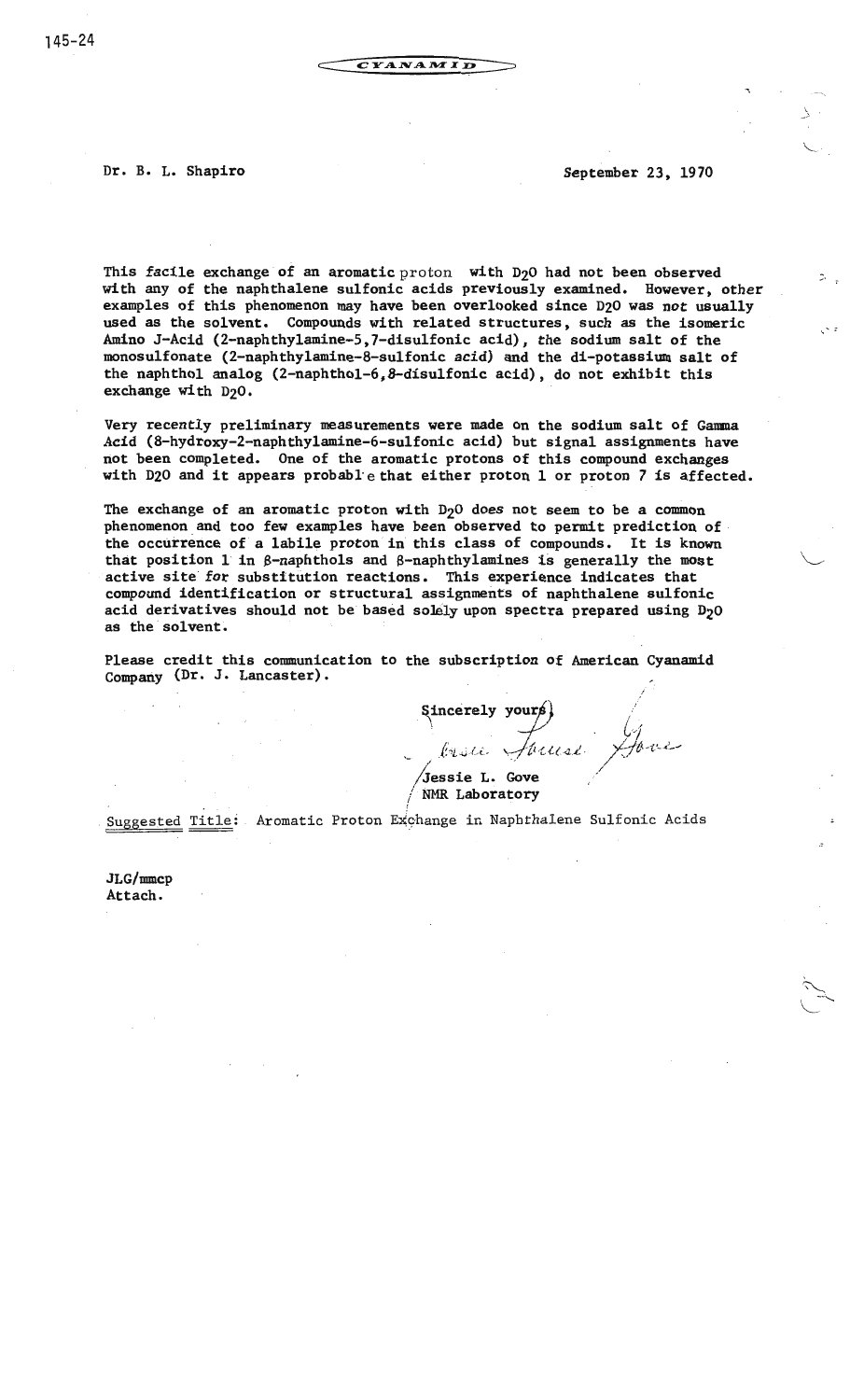

Table I: Chemical Shifts of Naphthalene Sulfonic Acid Derivatives

 $\left\langle \begin{array}{c} \lambda \\ \lambda \end{array} \right\rangle$ 

 $\bar{u}$ 

≒s<br>∧

 $\bar{\nu}$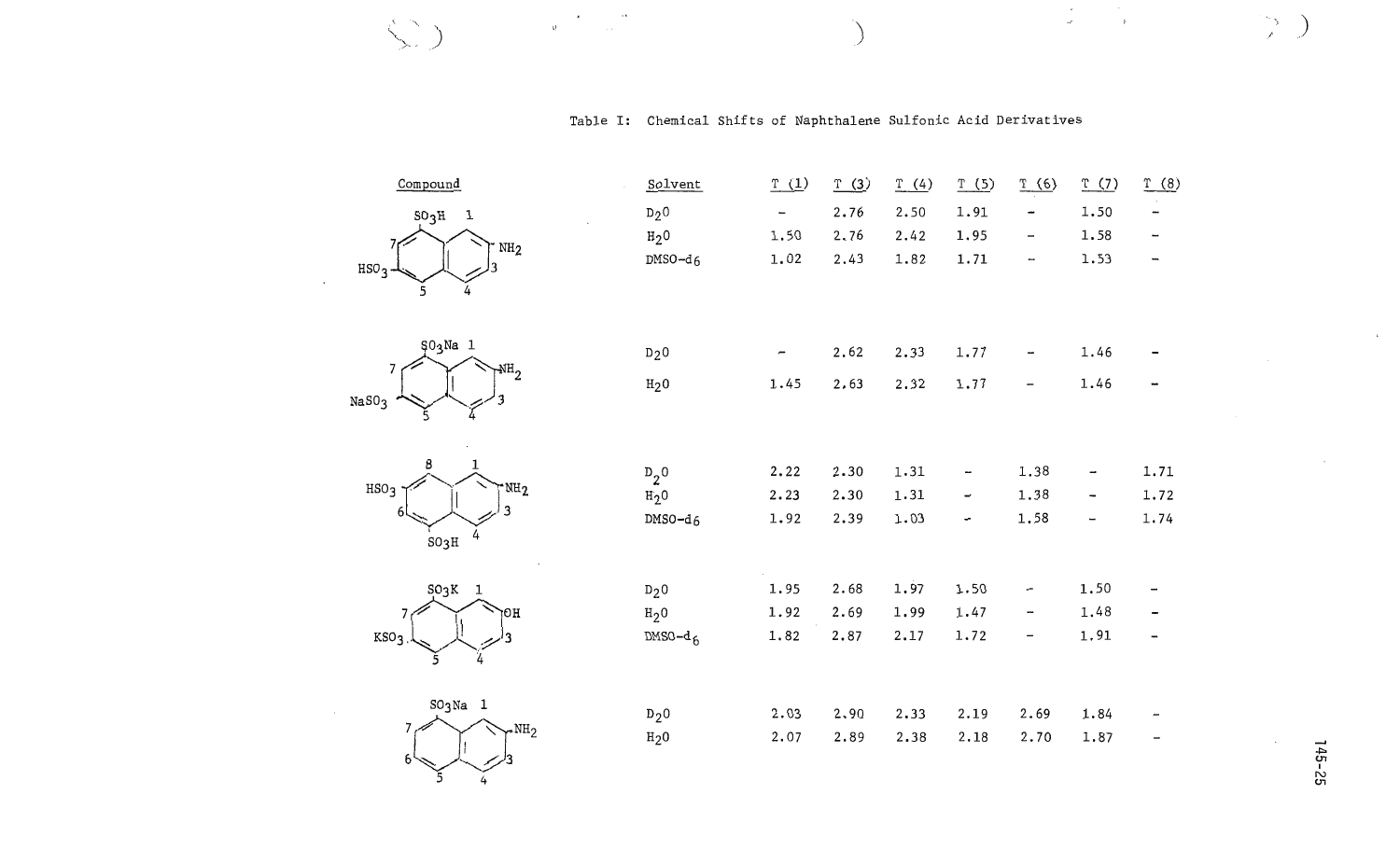Unibersity of Notre Bame College of Science Notre Bame, Indiana 46556

**Bepartment of Chemistry** 

September 25, 1970

Professor Bernard L. Shapiro Department of Chemistry Texas A & M University College Station, Texas 77843

Short Title: "Topomerism" - a new term.

Dear Barry:

We would like to propose a system of nomenclature for the important situation where ligands are found in different chemical and/or magnetic environments through an exchange of position without alteration of the chemical species involved. A typical example is the exchange of the equatorial and axial fluorine atoms in 1, 1-difluorocyclohexane, in this case by ring inversion. Names have been coined for the process of exchange, notably "degenerate isomerization", "isodynamic change" (1) and "automerization" (2); and the species which undergo the exchange have been called "automers" (2). We feel that all these terms leave something to be desired, the first because the process is obviously not an isomerization (the structures involved are the same, not isomeric) and the second because it relates to energy rather than to structure. "Automerization" is more apt, but, in our opinion, focusses attention on the uninteresting part of the phenomenon (the sameness of the structures involved) rather than on the interesting aspect, and the one which deserves description, namely the fact that the process of interchange puts structurally identical ligands in different environments (using the word structure in its most general sense of constitution plus configuration plus conformation).

Recently, a nomenclature has been coined (3), and is becoming accepted and extended (4, 5), designating ligands in stereochemically different environments as "enantiotopic" or "diastereotopic"  $(3)$ , the overall term for the two cases being "heterotopic" (4) or stereoheterotopic (5); in contrast, ligands in identical surroundings are called "homotopic"  $(4, 5)$ . \* We therefore propose that the process leading to exchange of ligands of the same structure, which differ in "topicity" (derived from Greek topos = place) be called "topomerization" and that the indistinguishable species being involved in this exchange be called "topomers". Common examples from the current literature are shown below; many additional examples have recently been discussed by one of us (8). It is to be noted that the new terms can be used regardless of whether the interchange in question comes about by rotation, inversion, bond shifting or by some other process; this is particularly advantageous in cases where the actual mechanism of exchange is not known  $(8)$ .

\* For prochiral enantiotopic and diastereotopic ligands (3) we use the designations  $L_R$  and  $L_S$  defined elsewhere (4, 6). For heterotopic ligands in an olefin (cis or trans to a given group at the other end of the double bond) we use the symbols  $L_Z$  and  $L_E$  (cf. 7) according as to whether the ligand is cis (Z) or trans (E) to the group of higher Cahn-Ingold-Prelog sequence.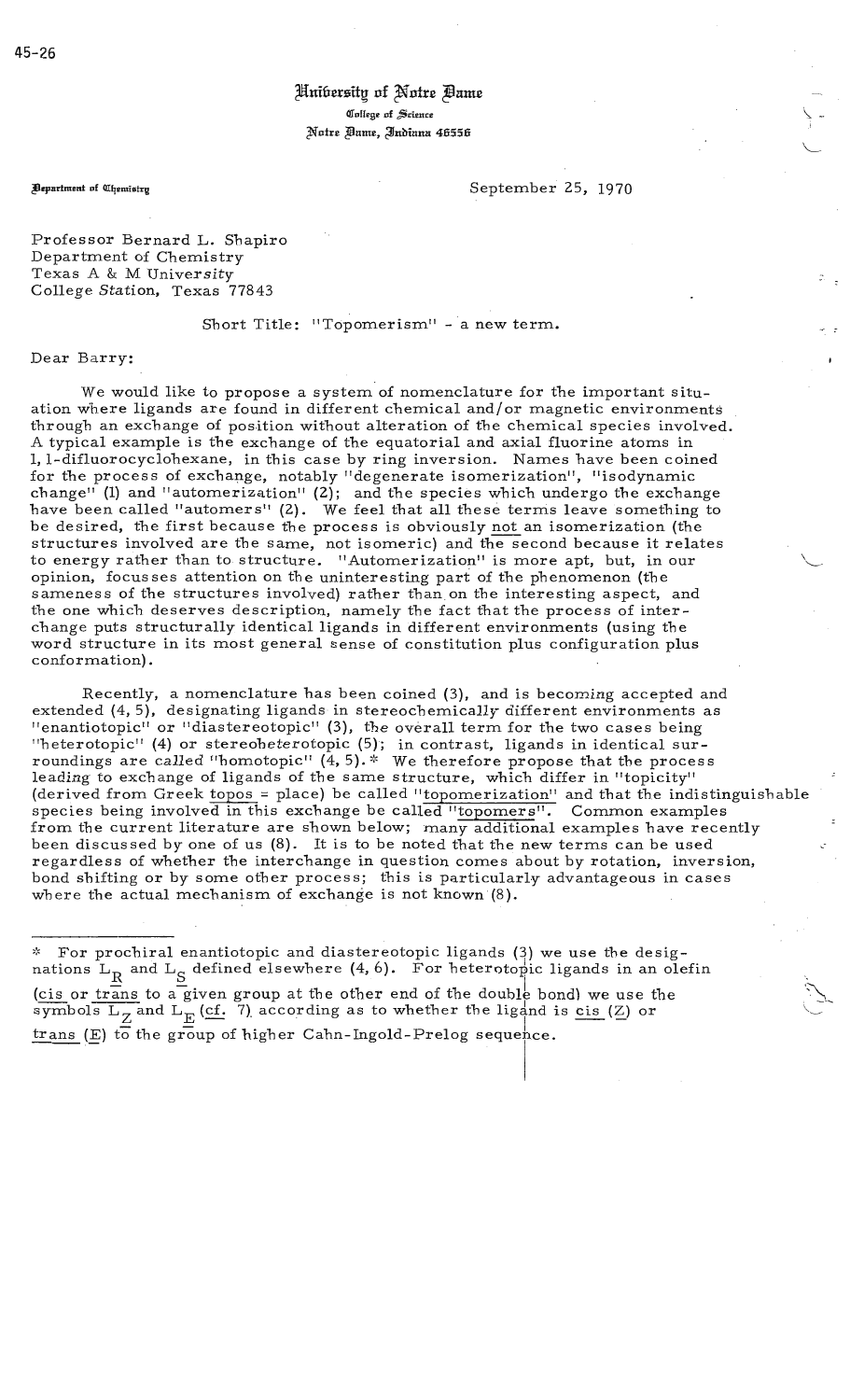Prof. B. L. Shapiro

 $\mathtt{I}$ 

 $\mathtt{II}$ 

 $\bigoplus_{Me_2N}$  $\overset{\textcircled{\tiny{2}}}{\underset{7}{\text{NMe}}_{2}}$  $\bigotimes$ <br>Me<sub>2</sub>N  $\begin{matrix} 1 \\ NMe_2 \end{matrix}$  $A^{\textcircled{\small 2}}$  $E$ င္ဖ ငှ<br>င  $(9, 10)$ e.g.  $C_6H_5$  $NC$  $NC$  $C_6H_5$ X Y Ý  $\mathbf{F}^{\textcircled{\tiny 1}}$  $\mathbb{F}^{\textcircled{\tiny \bf C}}$  $(11)$  $\mathbf{F}^{\textcircled{\text{I}}\xspace}$  $_{\rm F}^{|} \odot$ 



 ${\tt IV}$ 





 $145 - 27$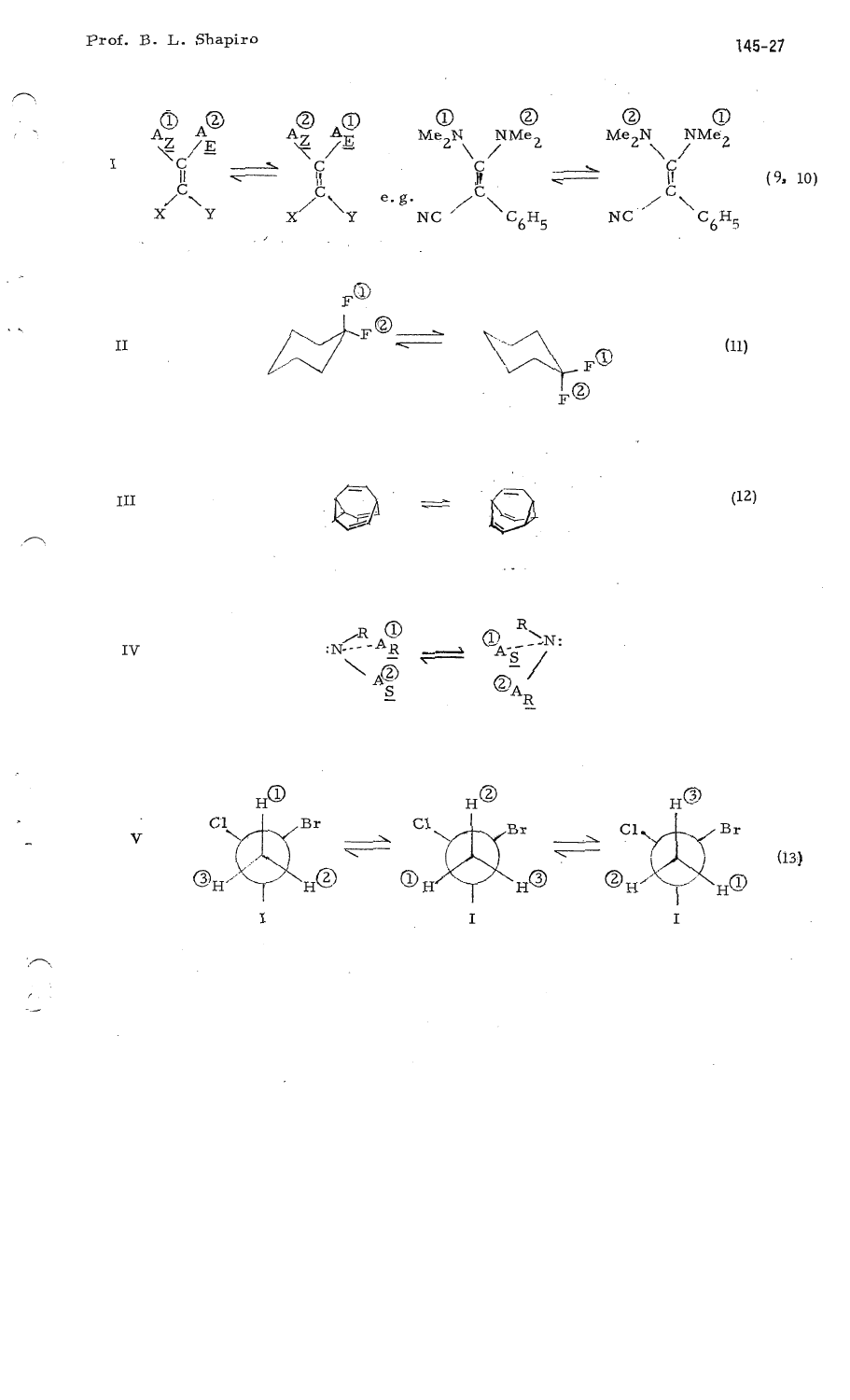Topomers can be classified just as isomers into constitutional topomers (e.g. valence bond topomers, III) and stereotopomers. The latter may be diastereotopomers (I, II) or enantiotopomers (IV). Case I represents cis-trans topomerization or diastereotopomerization, since  $A_{Z}$  and  $A_{E}$  are diastereotopic groups; similarly case II represents diastereotopomers by virtue of exchange of equatorial and

axial fluorine. Case III (bullvalene) represents valence bond topomerization; the topomers are constitutional since one and the same ligand (carbon, hydrogen) is placed in chemically different positions (allylic, two kinds of vinylic and cyclopropanoid). Case IV is one of enantiotopomerism; the enantiotopic groups  $A_R$  and  $A_S$ might, in principle, be distinguishable in a chiral solvent when inversion is slow.

Case V as case II may be described as one of conformational diastereotopomerism since the three conformations differ in the location of designated hydrogen ligands.\*

The phenomenon of topomerization is, obviously, of particular importance in NMR spectroscopy, since, depending on its time scale, the ligands interchanged in the process may be isochronous or anisochronous (3) and/or magnetically equivalent or nonequivalent and the rate of topomerization is frequently ascertained by NMR line-shape studies.

So far, the nomenclature has dealt with ligands which are, in principle, structurally non-equivalent. However, for completeness and maximum usefulness, it should be able to deal also with cases of nuclei which are structurally equivalent but, in principle, magnetically non-equivalent. The most general case of such ligands is shown in example VI. Here the three hydrogens (and also the three fluorines) are, of course, structurally equivalent, not only in the case



 $\sqrt{2}$  $\overline{\mathcal{F}}$ 

 $\overline{\phantom{a}}$ 

 $z_{\rm{1}}$ 

o z

<sup>&</sup>gt;!< Topomerization by rotation about the carbon-carbon bond of V is confined to cyclic permutations (123 $\rightleftharpoons$ 231 $\rightleftharpoons$ 312); the remaining permutational possibilities  $(213-132-321)$  are inaccessible by rotation. The situation could be characterized by an extension of the Cahn-Ingold-Prelog rules, where the labeling determines the priority sequence and the "configurational'' symbol is enclosed in square brackets. In the topomers of V the methyl group then belongs to the [R] family.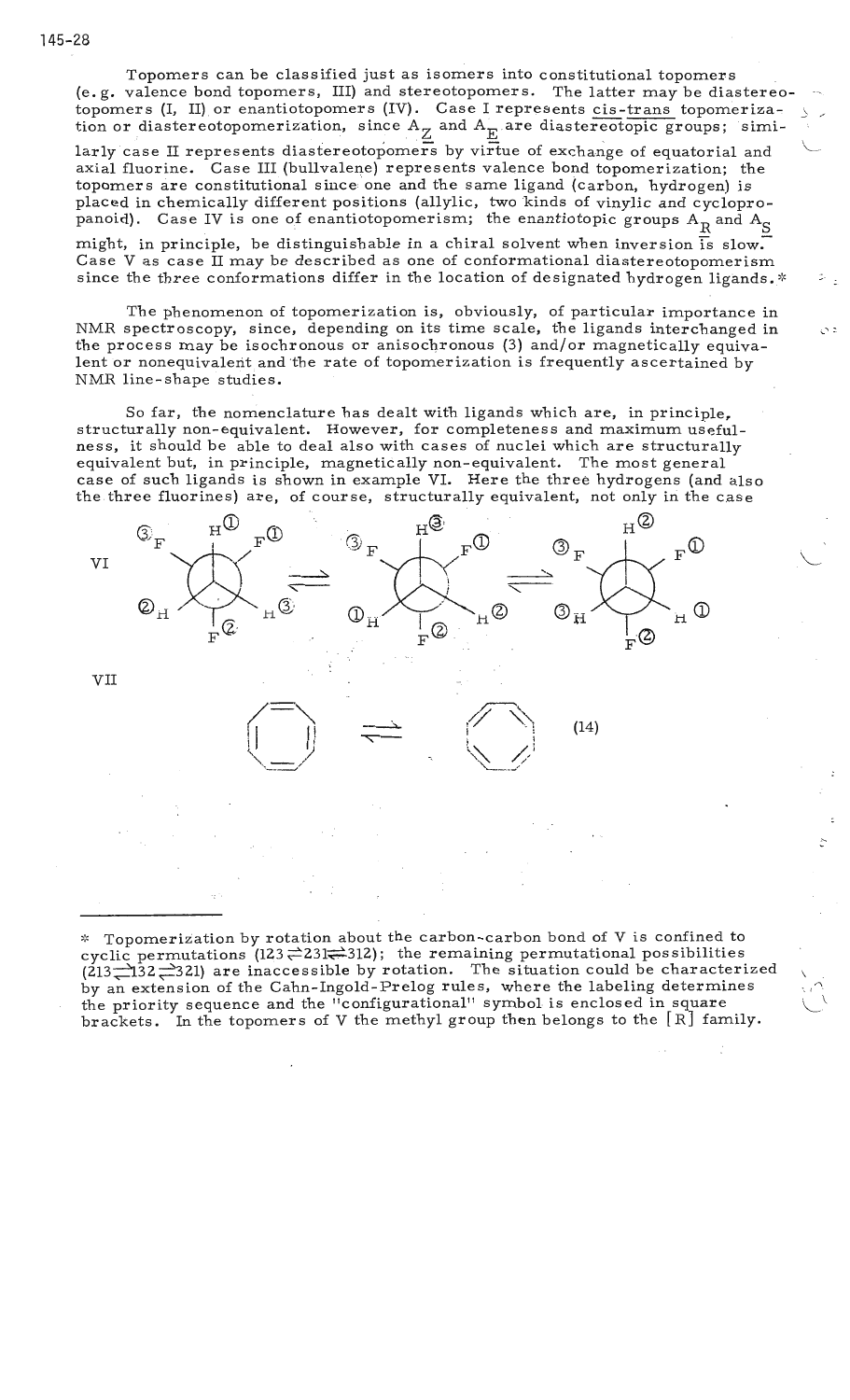

when rotation about the C-C bond is fast, but also when it is slow on the time scale of the experiment. However, the magnetic equivalence which exists in the limit of fast rotation (system  $A_3X_3$ ) is lost in the limit of slow rotation (system  $AA'A''XX'X''$ , since a distinction now exists between the gauche  $H/F$  coupling and the anti H/F coupling. Thus, although the nuclei hydrogen (or fluorine) cannot be distinguished even in the case of slow rotation (since they are equivalent), their magnetic non-equivalence can be recognized in the spectral pattern. We propose  $\pi$ to label the case represented by example VI one of "homotopomerization" and call the three interconverting structures "homotopomers". It should be noted that, whereas the exchanging ligands in ordinary topomers (which, for the sake of distinction, may be called "heterotopomers" if necessary) are heterotopic, either constitutionally or stereochemically, the exchanging ligands in bomotopomers are constitutionally and stereochemically equivalent, their only non-equivalence being of the magnetic kind.

Another interesting case of (constitutional) bomotopomerization is represented by the bond shift process in cyclooctatetraene (VII). Here ( at least in the average planar model ) all nuclei are equivalent but <sup>15</sup>C coupling reveals the difference of adjacent carbon atoms being linked by a single or a double bond  $(14)$ . \*

Case VIII, though similar to case VI, differs in that protons  $H_R$  and  $H_S$  are enantiotopic rather than homotopic. Thus this is a case of enantiotopomerization, but, in distinction to case IV, in this instance in the limit of slow exchange  $H_R$ and  $H_S$  can be distinguished by their magnetic nonequivalence through unequal coupling with the adjacent methylene protons (15).

~• It should be noted that this case is not dependent on the simultaneous presence of  ${}^{12}C$  and  ${}^{13}C$  in the cyclooctatetraene. Rather, the presence of two magnetic nuclei  $\mathcal{C}^1$ H and  $^{13}$ C) makes it possible to see the coupling of vicinal protons; the same phenomenon (albeit complicated by additional  $^{13}$ C coupling) would be seen in cyclooctatetrane-per- $^{13}$ C; cf. R.M. Lynden-Bell and N. Sheppard, Proc. Roy. Soc., Ser. A,  $269$ , 385 (1962). Thus this is truly a case of homotopomerization.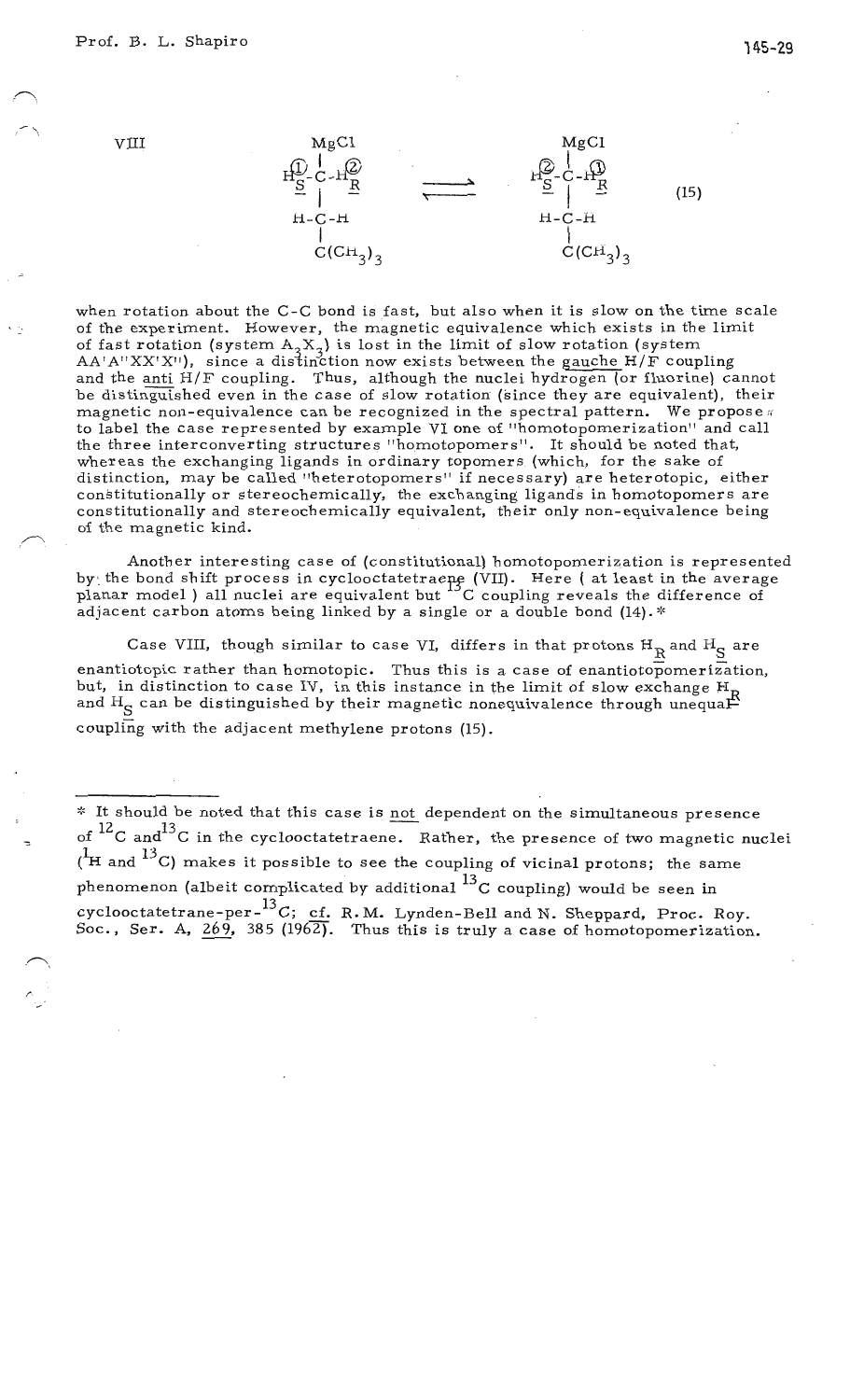We realize that the introduction of new jargon in chemistry is usually not greeted with universal joy. We therefore solicit comments (both sweet and sour) regarding the usefulness and propriety of the terms here proposed from TAMUNMRN readers.<br>
TAMUNMRN readers.<br>
Sincerely yours, TAMUNMRN readers.

*(1.t--{z\_.:/* d \_\_

 $\operatorname{\sf Gerhard}$  Binsch  $\operatorname{\sf Ernest}$  Let  $\operatorname{\sf Lie}1$  and  $\operatorname{\sf Eriel}$  and  $\operatorname{\sf Herst}$   $\operatorname{\sf Ker}1$ 

L

\* Chemisches Institut der Universitat Tübingen, Wihelmstr. 33, 74 Tubingen, Germany.

References-

- (1) J. F. M. Oth, paper presented at International Symposium on Conformational Analysis, Brussels, Belgium, September 9, 1969.
- (2) A. T. Balaban and D. Farcasiu, J. Amer. Chem. Soc., 89, 1958 (1967).
- (3) K. Mislow and M. Raban, Topics in Stereochemistry, 1,  $\overline{1(1967)}$ .
- (4) D. Arigoni and E. L. Eliel, ibid., 4, 127 (1969).
- (5) K. R. Hanson and H. Hirschmann, personal communication.
- (6) K. R. Hanson, J. Amer. Chem. Soc., 88, 2731 (1966).
- $(7)$  J. E. Blackwood, C. L. Gladys, K. L. Loening, A. E. Petrarca and
- J. E. Rush, J. Amer. Chem. Soc., 90, 509 (1968).
- (8) H. Kessler and D. Leibfritz, Chem. Ber., in press. ~
- (9) H. Kessler, Angew. Chem., 82, 237 (1970); Angew. Chem. Int. Ed. (English), 9, 219 (1970).
- (10) H. Kessler, Chem. Ber., 103, 973 (1970).
- (11) S. L. Spassov, D. L. Griffith, E. S. Glazer, K. Nagarajan and J. D. Roberts, J. Amer. Chem. Soc., 89, 88 (1967).
- (12) M. Saunders, Tetrahedron Letters,  $1699^\circ (1963)$ .
- (13) For cases of this type, see W. E. Heyd and C. A. Cupas, J. Amer. Chem. Soc.,  $91$ , 1559 (1969) and Fig. 6 in ref. 9.
- (14) F. A. L. Anet, J. Amer. Chem. Soc., 84, 671 (1962).
- (15) G. M. Whitesides, M. Witanowski and J:-D. Roberts, J. Amer. Chem. Soc., 87, 2854 (1965).

P. S. Please credit this contribution to the Notre Dame subscription, (Binsch/Pasto).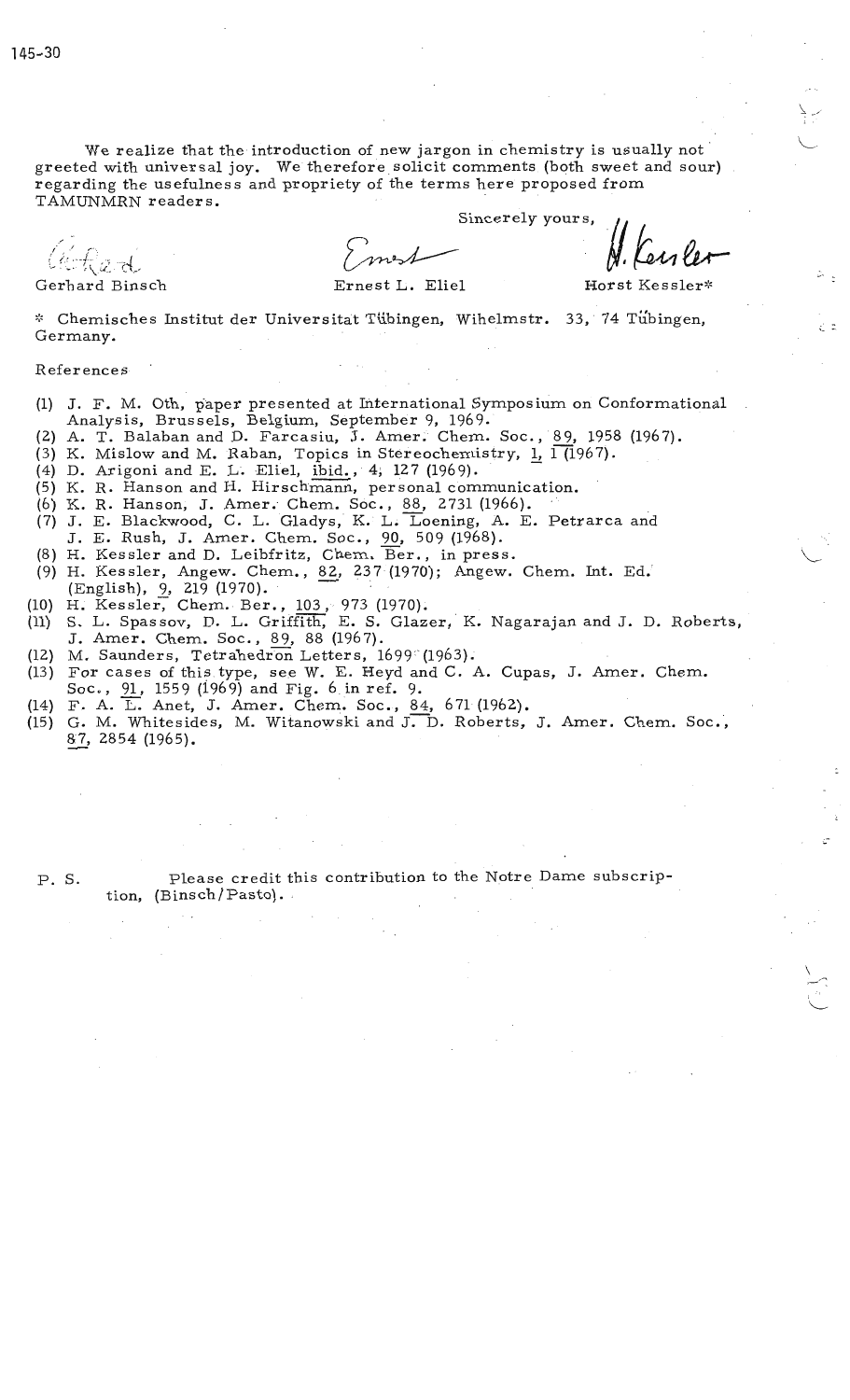# **MONASH UNIVERSITY**

**CLAYTON. VICTORIA. AUSTRALIA** 

TELEGRAMS:

 $/ \Delta$ 

MONASHUNI, MELBOURNE **DEPARTMENT OF CHEMISTRY** 

TELEPHONE: 544 0611

28 September, 197 0

Professor Bernard L. Shapiro, Department of Chemistry Texas A. and M. University College Station, Texas, 77843, U.S.A.

Dear Barry,

# LAOCOON versus HYDRA

Some time ago we decided to compare the n.m.r. parameters of some of our pet compounds, with those of dibenzothiophene. At that time only an approximate analysis existed  $\binom{11}{12}$  so we undertook a more thorough study. Our normal analytical · method is LAOCOON III but out of interest we also performed a direct analysis based on the ABMX approximation, with the AB part close to the deceptively simple limit. (The sample was a 5% solution in  $\text{CCl}_4$ .) Although a small difference in these two results was expected, the disagreement was a bit disturbing. Specifically, LAOCOON III had the magnitude of  $J_{12}$  and  $J_{34}$  (and of  $J_{13}$  and  $J_{24}$ ) in the reverse order to the direct solution, and that expected on empirical grounds.  $(j_{12}$  is usually larger than  $J_{34}$ .) Further investigation showed that LAOCOON III was extremely sensitive to the input parameter and the experimental data. Unless trial parameters were carefully chosen, the iteration diverged or converged to a false solution due to the extensive line label changes in the region where  $\delta_{2,3} \approx 0$ . Secondly, the final parameters were very sensitive to the separation of lines which were unresolved (marked \* in the spectrum). The experimental separations had been estimated from line widths. When the estimates were increased from an average of 0. 08 Hz to 0.16 Hz the coupling constants changed from those in column 2 to those in column 3 of the table below. More reliable values are probably those in column 4 where all unresolved lines have been omitted from the input data. Surprisingly the direct ABMX calculation is fairly insensitive to these line positions. During the course of this work, Clin and Lemanceau<sup>(2)</sup> published the results of their analysis of dibenzothiophene. They used the Reilly and Swalen iterative method and their results (column 6) were substantially different. Their value for  $(J_{24} + J_{34})$  was also significantly different, whereas all our solutions give the same value of  $9.22$ . The results indicate that iterative methods of analysis should be used with caution in cases where shifts and/or coupling constants become similar in magnitude. The program should be checked for sensitivity to the experimental line positions and if possible, another analytical method used as a doubie check. A similar warning has been given by MacDonald and Schaefer<sup>(3)</sup> who found the same sensitivity in the spectrum of epichlorohydrin. It seems this effect is more widespread than is commonly supposed.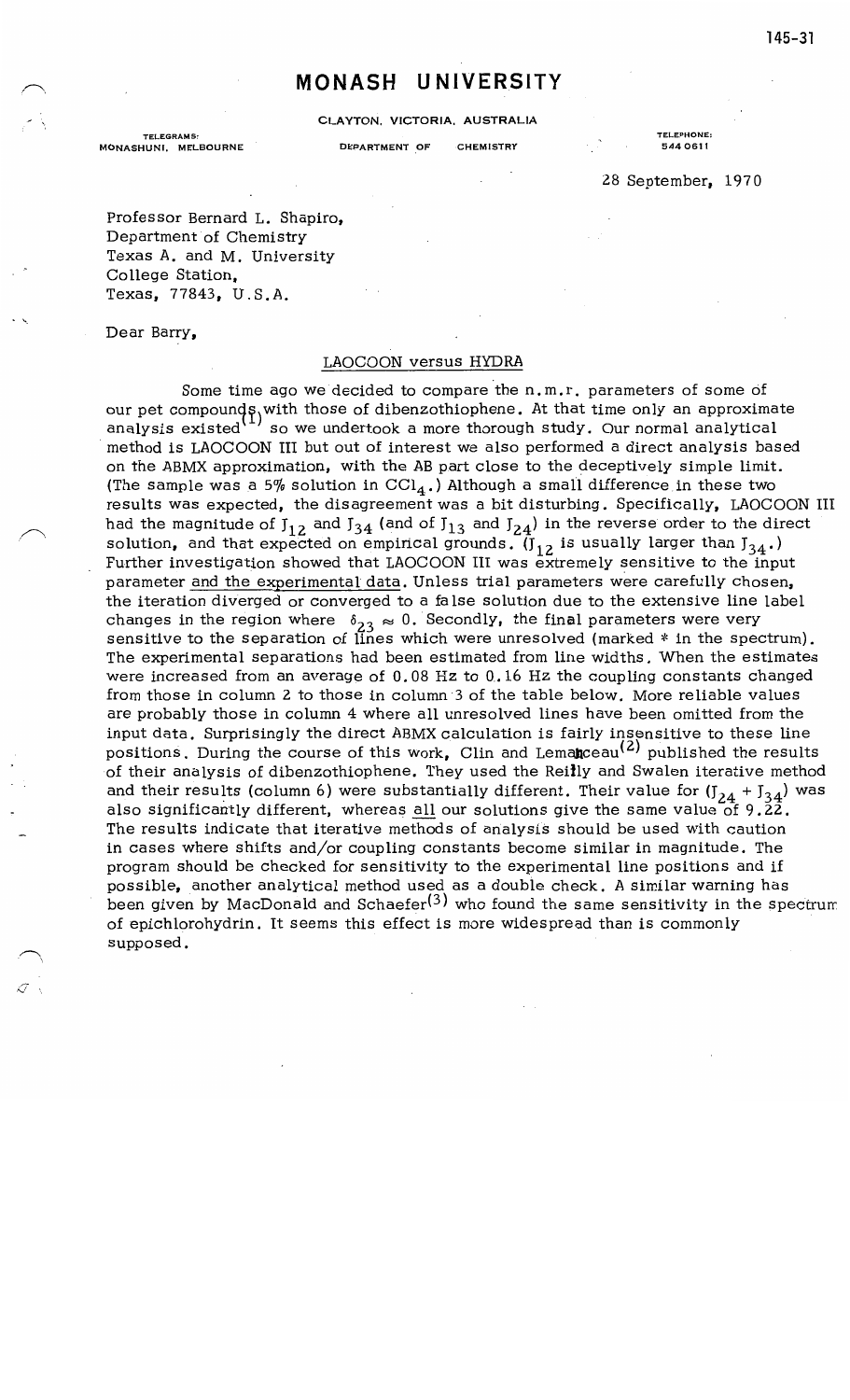| ł<br>45 |  |
|---------|--|
|---------|--|

|                   |         | LAOCOON III | LAOCOON III |        | LAOCOON III LAOCOON III/C <sub>6</sub> D <sub>6</sub> C + L |     |
|-------------------|---------|-------------|-------------|--------|-------------------------------------------------------------|-----|
| W(1)              | 224.84* | 225.23      | 225.24      | 225.26 | 247.84                                                      |     |
| W(2)              | 266.19  | 265.82      | 265.80      | 265.78 | 287.49                                                      |     |
| W(3)              | 267.13  | 266.86      | 266.88      | 266.89 | 283.39                                                      |     |
| W(4)              | 197.19  | 197.43      | 197.43      | 197.42 | 216.34                                                      |     |
| $J_{12}$          | 8.48    | 7.92        | 8.06        | 8.17   | 8.10                                                        | 8.7 |
| $J_{13}$          | 0.71    | 1.24        | 1.08        | 0.96   | 1.02                                                        | 0.5 |
| $J_{14}$          | 0.71    | 0.70        | 0.70        | 0.71   | 0.69                                                        | 0.9 |
| $J_{23}$          | 7.14    | 7.20        | 7.21        | 7.20   | 7.19                                                        | 7.7 |
| $J_{24}$          | 1.65    | 1.08        | 1.23        | 1.35   | 1.26                                                        | 1.1 |
| $J_{34}$          | 7.57    | 8.14        | 7.99        | 7.87   | 7.96                                                        | 7.7 |
| $J_{12} + J_{13}$ | 9.19    | 9.12        | 9.14        | 9.13   | 9.12                                                        | 9.2 |
| $J_{24} + J_{34}$ | 9.23    | 9.22        | 9.22        | 9.22   | 9.22                                                        | 8,8 |

RMSE=0. 022 RMSE=0. 021 RMSE=0. 012 RM3E=0. 023

 $*$  in Hz measured upfield from the origin of the  $\tau$ -scale.

To confirm that. the parameters in column 4 are approximately correct the spectra in  $C_6D_6$  (column 5), acetone and  $CDCI_3$  were also analyzed. In  $C_6D_6$  *ies* spectra in C<sub>6</sub>D<sub>6</sub> (column 5), acetone and CDCl<sub>3</sub> were also analyzed. In C<sub>6</sub>D<sub>6</sub><br>solution  $\delta_{23} = 4.1$  Hz and the results are less sensitive to the measured frequency. As a further check, studies of  $\mathbb{C}^{13}$  satellite spectra are under way. If this fails, we will have to resort to something truly Heraclean; fire brands perhaps?

Best wishes,

K. J. Heffinson

7. Balken

',\_ */* 

 $\cdot$  --

',,  $\setminus$ 

 $\backslash$  $\overleftarrow{\phantom{a}}$ 

M. L. Heffernan

(1) Faller, Bull. Soc. Chim. Fr. A67, p. 387

(2) Clin and Lemanceau, J. Chim. Phys. 66, 1327 (1969)

(3) MacDonald and Schaefer, Can. J. Chem. 48, 1033 (1970)

F. Balkau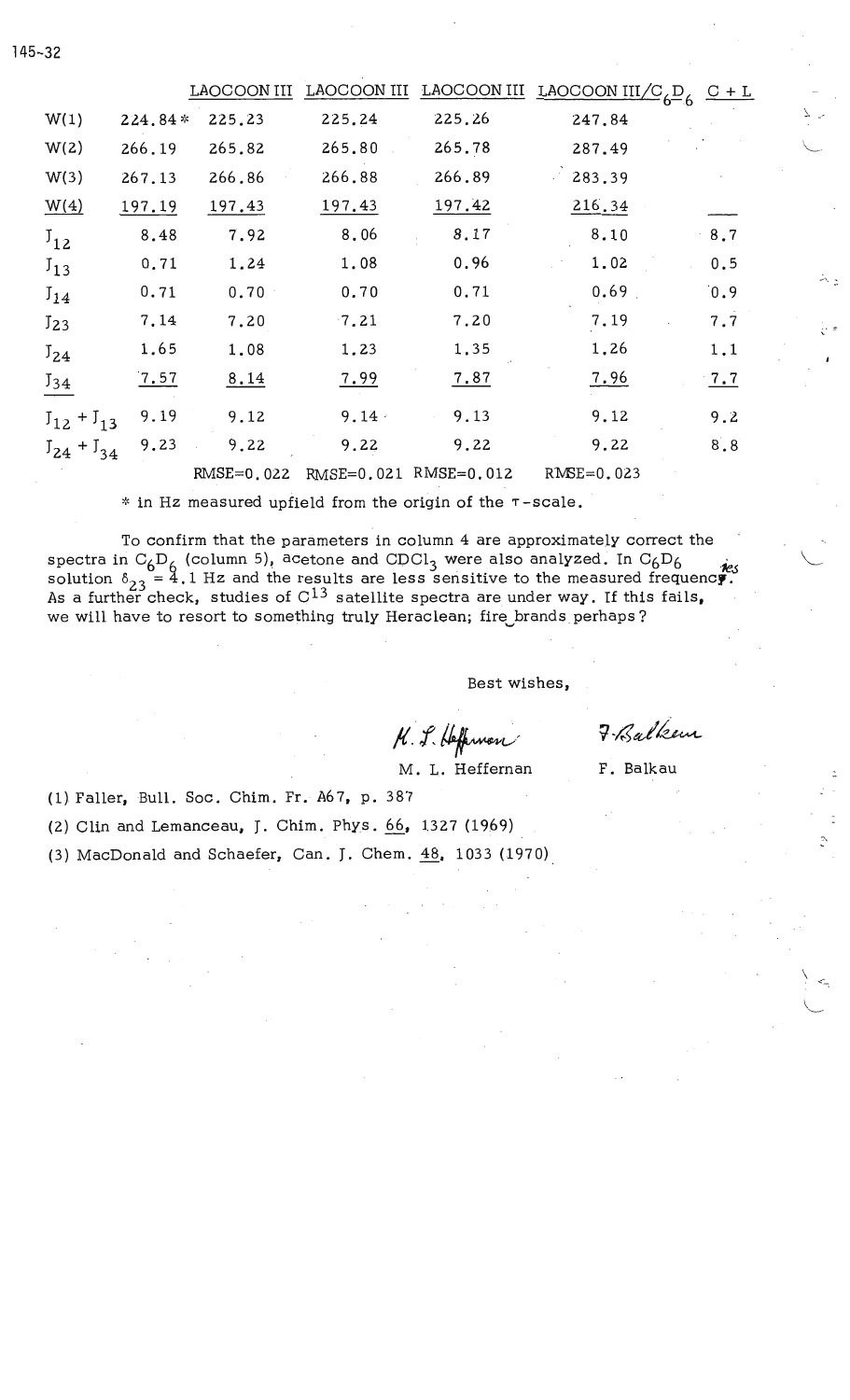

145-33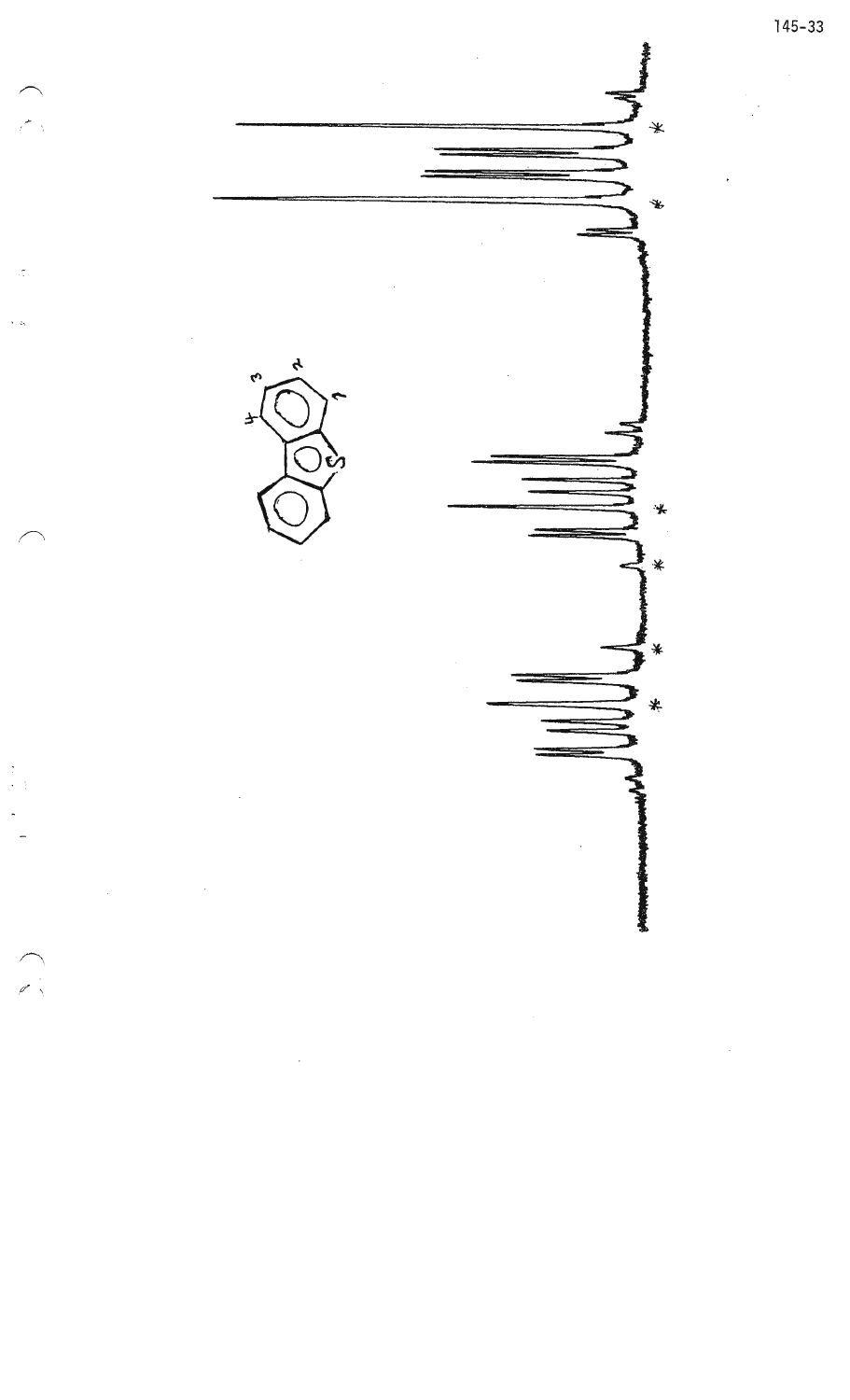#### **145-34**

#### **DEPARTMENT OF THE AIR FORCE**

**AIR FORCE MATERIALS LABORATORY (AFSC)** 

**WRIGHT-PATTERSON AIR FORCE BASE, OHIO 45433** 



**REPLY TO**  AFML (MAYH/R. E. Rondeau/255-2280) 28 September<sup>.</sup>1970

SUBJECT:

To, Texas A&M University Attn: Prof. B. L. Shapiro College Station, TX 77843 Chemical Shift Assignments in Oximes

Dear Prof. Shapiro:

The magnetic non-equivalence of syn and anti protons in oximes has been known for a long time. Several NMR studies have established and exploited the .fact that a proton attached to an alpha carbon syn to the hydroxyl group in the oxime resonates at lower field than an anti proton on an alpha carbon. However, stereochemical assignments based on this generality can only be made if the NMR spectra of both stereoisomers can be obtained.

We have found (serendipity again) that the addition of small amounts of concentrated hydrochloric acid vapor to a benzene solution of a ketoxime caused the alpha proton syn to the hydroxyl group to shift to higher field, while the anti-alpha protons were shifted to lower field. Using dialkyl, cycloalkyl and alkylphenyl ketoximes of known stereochemistry, we found that in every case, the addition of ten ml of the reagent to approximately 1 ml of oxime solution produced shifts large enough to be unambiguously recognized and measured.

The technique involves recording the spectrum of a benzene solution of the ketoxime and measuring the chemical shift of the alpha protons. Hydrochloric acid vapor is then withdrawn from the atmosphere in a concentrated HCl reagent bottie by means of an eyedropper long enough to reach to the bottom of the NMR sample tube. The gas is then slowly bubbled through the sample. The spectrum is recorded and the chemical shifts measured after each addition of HCl.

The method is not only simple and inexpensive, but it also obviates the need for comparing one's own experimental data with previously compiled values.

 $K$ oger E. Rondeau

ROGER E. RONDEAU Exploratory Studies Branch Materials Physics Division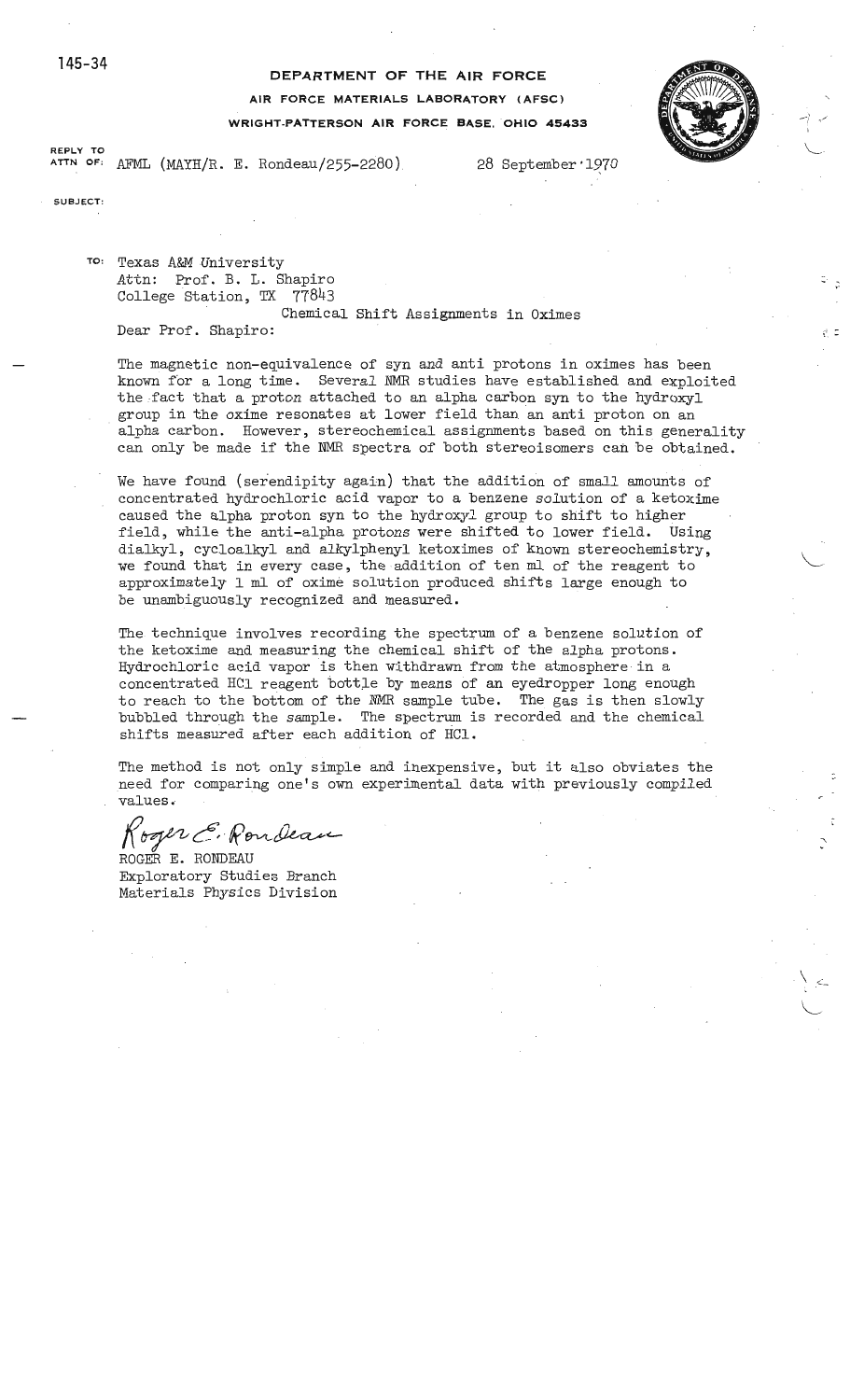#### THE INSTITUTE FOR CANCER RESEARCH

7701 BUBHOLME AVENUE

FOX CHASE·PHILADELPHIA, PENNSYLVANIA 19111

**215 FIDELITY 2-1000-C.ABLE ADDRESS : CANSEARCH** 

September 30, 1970

Professor B. L. Shapiro Department of Chemistry Texas A. and M. University College Station, Texas 77843

Dear Professor Shapiro:

Please credit this letter to Jim Engle's subscription. The work described will appear in the Proceedings of the Wenner-Gren Symposium on the Structure and Function of Oxidation-Reduction Enzymes, Stockholm, 1970.

#### Proton Relaxation Enhancement with Protein-Bound Flavin Radicals

by Graham Palmer, Biophysics Research Division, University of Michigan and Albert S. Mildvan Institute for Cancer Research, Fox Chase.

Previous work has shown that enzyme-bound nitroxide radicals and paramagnetic ions, in which the unpaired electrons are well localized, are effective in enhancing the nuclear relaxation rates of the protons of water and substrates. To determine the effects of radicals with highly delocalized spins, such as flavin semiquinones, the proton relaxation rates of water solutions of a free flavin radical, 5-ethyl-10-methyl-lumiflavin semiquinone (LSQ) and a proteinbound flavin radical, flavodoxin semiquinone (FSQ) were studied. At 24.3 MHz, the longitudinal ( $1/T_1$ ) and transverse ( $1/T_2$ ) molar relaxivities of LSQ are equal (133 M<sup>-1</sup> sec<sup>-1</sup>) but are less than those of  $Cu^{2+}$  (875 M<sup>-1</sup> sec<sup>-1</sup>). The immobilization of the flavin semiquinone in flavodoxin causes a 3.6-fold enhancement of  $1/T_1$  and a 7.1-fold enhancement of  $1/T_2$ . Both relaxation rates decrease with increasing temperature  $(E_a = 1.1$  KCal/mole), indicating that water protons exchange at a rate  $>10^5$  sec<sup>-1</sup> into a site which is in contact with the bound flavin. Hyperfine coupling of the order of 0.04 gauss consistent with hydrogen bonding is detected. The average distance between water protons and the unpaired electron of FSQ is 2.5(q)<sup>1/6</sup> where q is the "coordination number" for exchangeable protons on or near the FSQ. Reasonable distances  $(3.2 \pm 1.0 \text{ A})$ are obtained if  $q = 4 \pm 2$ , consistent with the results of ENDOR and optical spectroscopy. Hence the accessibility of water protons to enzyme-bound flavin radicals may be studied by relaxation enhancement.

Sincerely yours, *(i!f* I!~ *.i:r .* J *~ ,,&.ic,utJ'*  Albert S. Mildvan

ASM/deh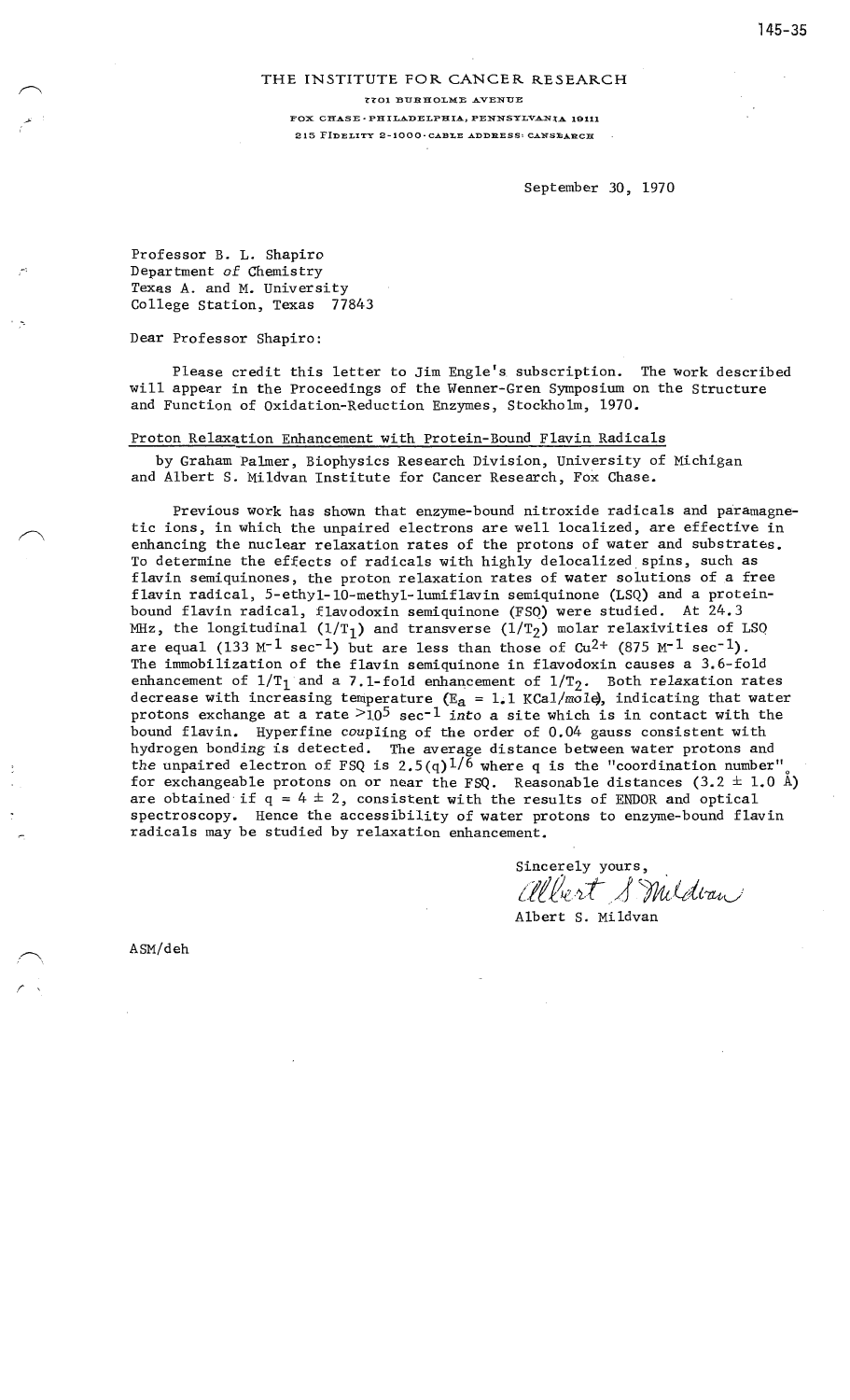$\label{eq:2.1} \frac{1}{\sqrt{2}}\left(\frac{1}{\sqrt{2}}\right)^{2} \left(\frac{1}{\sqrt{2}}\right)^{2} \left(\frac{1}{\sqrt{2}}\right)^{2} \left(\frac{1}{\sqrt{2}}\right)^{2} \left(\frac{1}{\sqrt{2}}\right)^{2} \left(\frac{1}{\sqrt{2}}\right)^{2} \left(\frac{1}{\sqrt{2}}\right)^{2} \left(\frac{1}{\sqrt{2}}\right)^{2} \left(\frac{1}{\sqrt{2}}\right)^{2} \left(\frac{1}{\sqrt{2}}\right)^{2} \left(\frac{1}{\sqrt{2}}\right)^{2} \left(\$  $\label{eq:2.1} \frac{1}{\sqrt{2}}\int_{\mathbb{R}^3}\frac{1}{\sqrt{2}}\left(\frac{1}{\sqrt{2}}\right)^2\frac{1}{\sqrt{2}}\left(\frac{1}{\sqrt{2}}\right)^2\frac{1}{\sqrt{2}}\left(\frac{1}{\sqrt{2}}\right)^2\frac{1}{\sqrt{2}}\left(\frac{1}{\sqrt{2}}\right)^2.$  $\label{eq:2} \frac{1}{2} \int_{\mathbb{R}^3} \frac{1}{\sqrt{2}} \, \mathrm{d} \mu \, \mathrm{d} \mu \, \mathrm{d} \mu \, \mathrm{d} \mu \, \mathrm{d} \mu \, \mathrm{d} \mu \, \mathrm{d} \mu \, \mathrm{d} \mu \, \mathrm{d} \mu \, \mathrm{d} \mu \, \mathrm{d} \mu \, \mathrm{d} \mu \, \mathrm{d} \mu \, \mathrm{d} \mu \, \mathrm{d} \mu \, \mathrm{d} \mu \, \mathrm{d} \mu \, \mathrm{d} \mu \, \mathrm{d} \mu \, \mathrm{d} \mu \, \mathrm$  $\label{eq:2.1} \frac{d\mu}{d\mu} = \frac{d\mu}{d\mu} \frac{d\mu}{d\mu}.$  $\hat{\mathcal{D}}^{\pm}$ 

 $\sim$ 

 $\frac{1}{\sqrt{2}}\int_{-1}^{1}dx\,dx$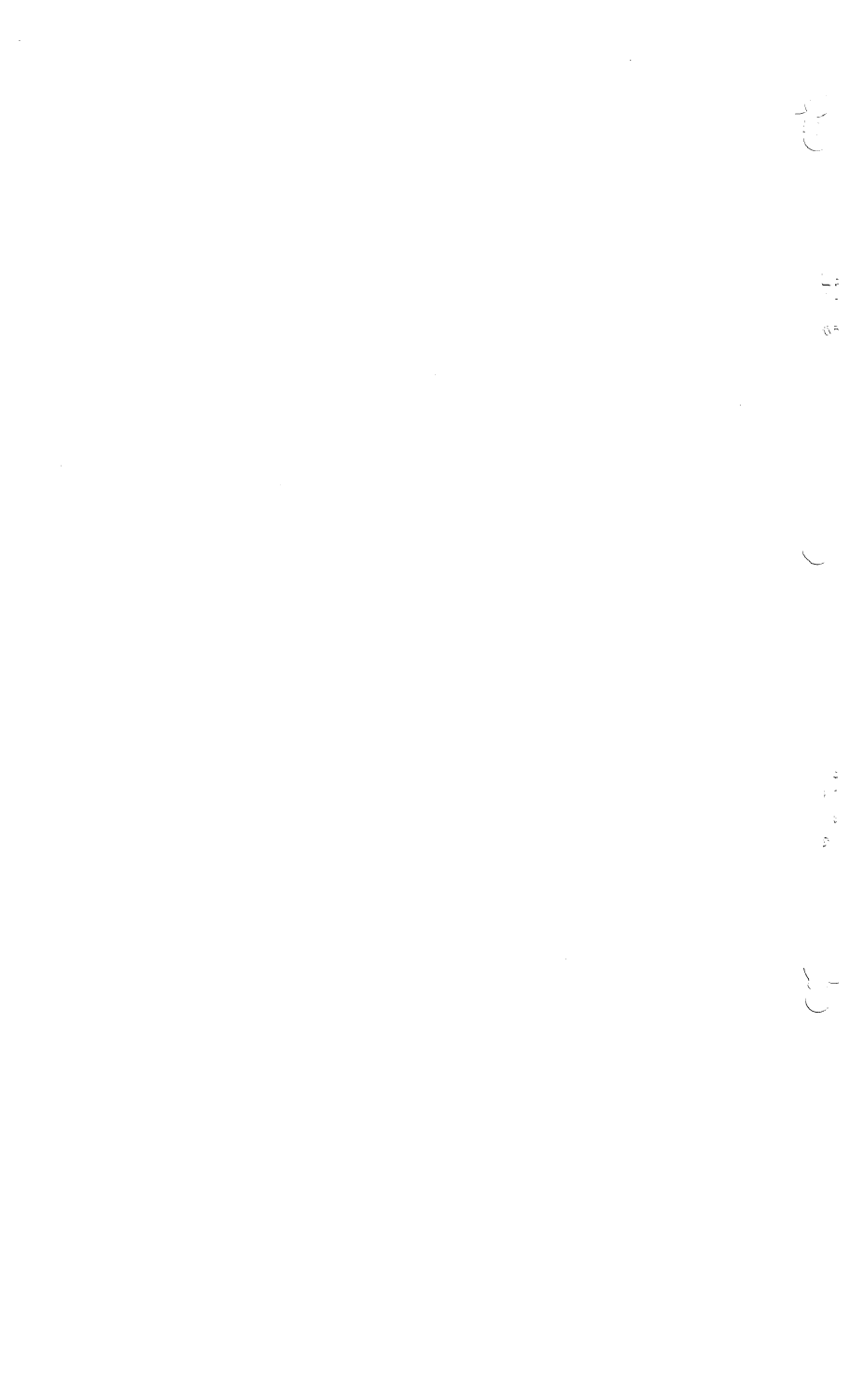Author Index - TAMU NMR Newsletter No. 145

| Balkau, F.       | 31              | Loewenstein, A.      | 22             |
|------------------|-----------------|----------------------|----------------|
| Binsch, G.       | 26              | Maciel, G. E.        | $\overline{4}$ |
| Cavalli, L.      | ា               | Mildvan, A. S.       | 35             |
| Collins, R.      | 14              | Rondeau, R. E.       | 34             |
| Eliel, E. L.     | 26              | Rummens, F.H.A.      | 10             |
| Ernst, R. R.     | 6               | Sciacovelli, O.      | 18             |
| Goldstein, J. H. | 16              | Starcuk, Z.          | 14             |
| Gove, J. L.      | 23 <sub>2</sub> | Tarpley, A. R.       | 16             |
| Heffernan, M. L. | 31              | von Phillipsborn, W. | 18             |
| Kessler, H.      | 26              | Well 1s, E. J.       | 14             |
| Kuhlmann, K. F.  | <b>12</b>       |                      |                |
|                  |                 |                      |                |

*I* 

٦

R<br>C

ŝ